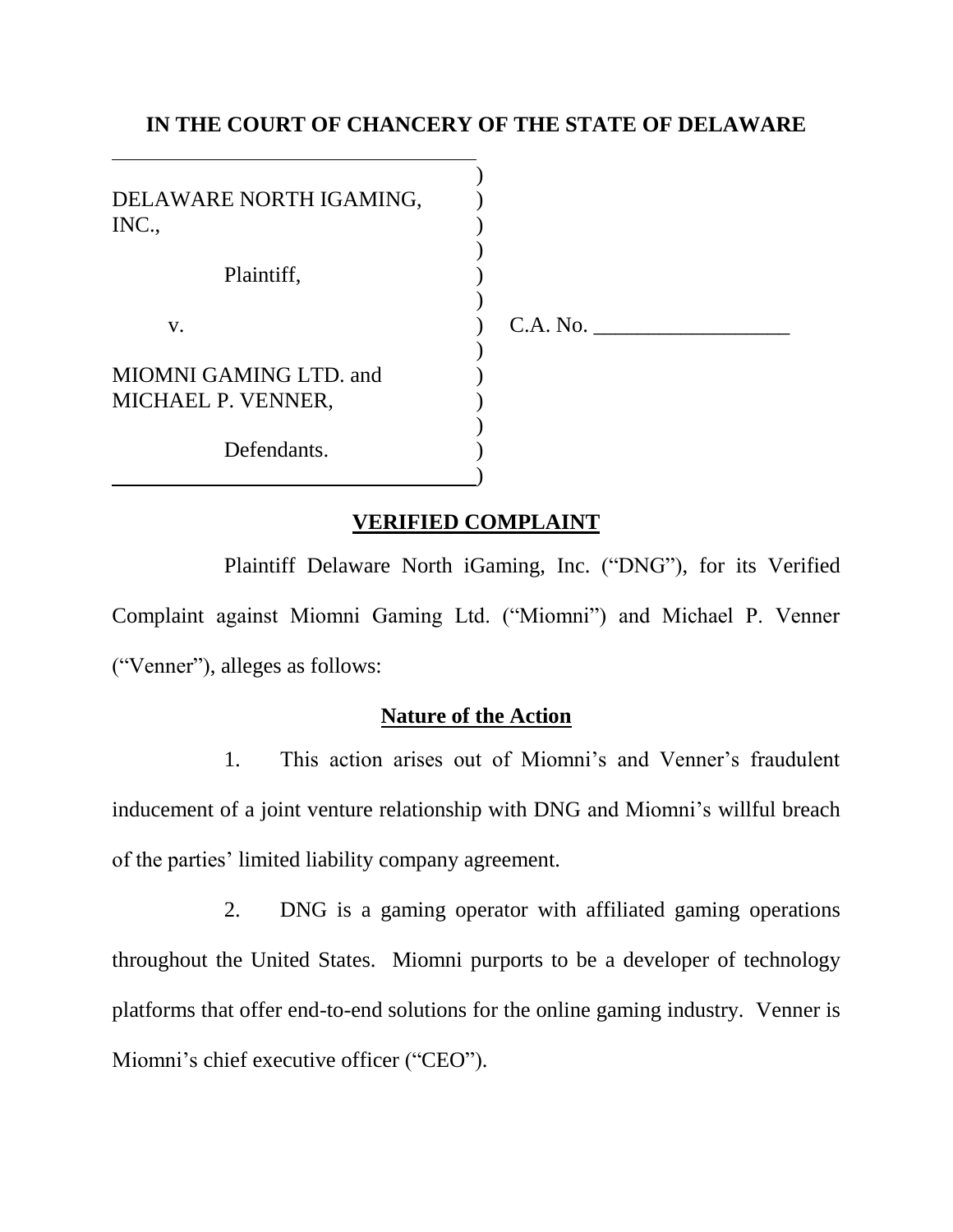3. DNG and Miomni entered into a joint venture to develop and manage a company called BetLucky Interactive, LLC ("BetLucky"). In December 2018, DNG and Miomni signed an Amended and Restated Joint Venture and Limited Liability Company Agreement (the "JV Agreement") to govern their relationship with respect to the operation of BetLucky.

4. BetLucky's primary objective was to offer, promote, and market an online and mobile sports wagering and iGaming platform (the "Platform") for use by customers and gaming tellers to place bets on mobile devices and at gaming facilities throughout North America, including at DNG-affiliated gaming facilities in West Virginia.

5. During negotiations for the joint venture, Miomni and Venner repeatedly represented to DNG that Miomni owned the intellectual property rights in the Platform, including the source code underlying the "front-end interface" and the "back-end" of the Platform. DNG relied on those representations when it decided to contract with Miomni. In the JV Agreement, Miomni represented that it owned and controlled the Platform and that Miomni's performance would not be impaired by any third-party contracts. These representations were central to the parties' bargain, as Miomni's only capital contribution to BetLucky was a license to use the Platform, along with technical and developmental support for the Platform.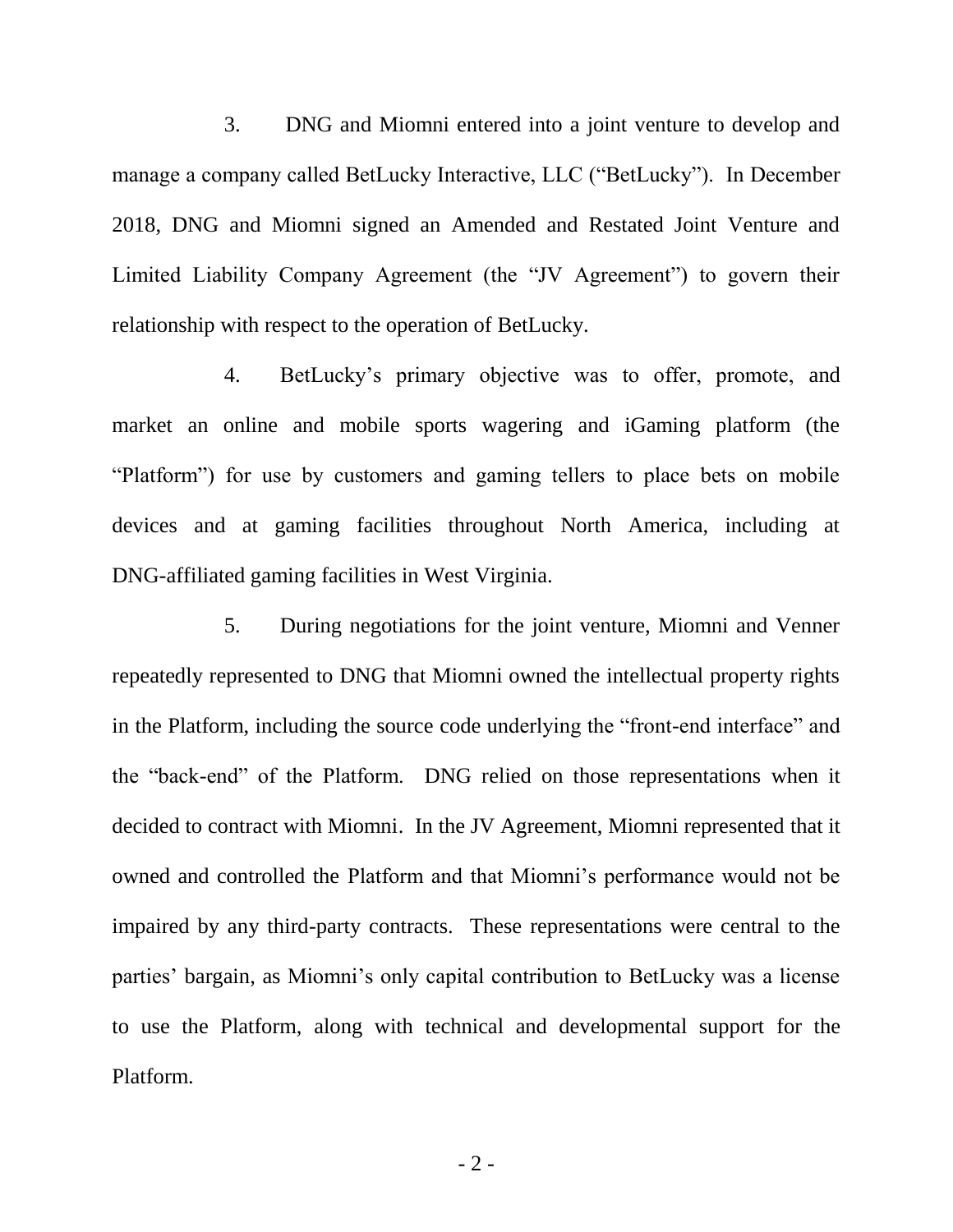6. The Platform went "live" in West Virginia on December 27, 2018. On March 6, 2019, the Platform ceased functioning. Shortly thereafter, DNG learned that Miomni's and Venner's representations about the Platform were knowingly false. Miomni never owned the source code for the "back-end" of the Platform, and Miomni did not possess sufficient rights or control over the Platform for BetLucky, DNG, or DNG-affiliated gaming facilities to conduct their businesses. Miomni had licensed only the object code of the "back-end" of the Platform from a third party in Cyprus, Enterg Software Solutions, Limited ("Entergaming"). When Miomni could not resolve its licensing dispute with Entergaming—a dispute that Miomni intentionally concealed from DNG— Entergaming disabled the Platform, leaving DNG, its affiliates, and BetLucky with a sudden loss of business operations.

7. Miomni cannot perform under the JV Agreement. Indeed, Miomni's only "contribution" to BetLucky—a license to use the Platform—was illusory from day one. Miomni nevertheless remains defiant. Miomni denies that it is in breach, and has indicated that it intends to obstruct DNG's contractual right to acquire Miomni's membership interest in BetLucky.

8. Thus, DNG now pursues this action for monetary damages and for equitable relief, including, among other things, an orderly transfer of Miomni's membership interest in BetLucky to DNG in accordance with the JV Agreement.

- 3 -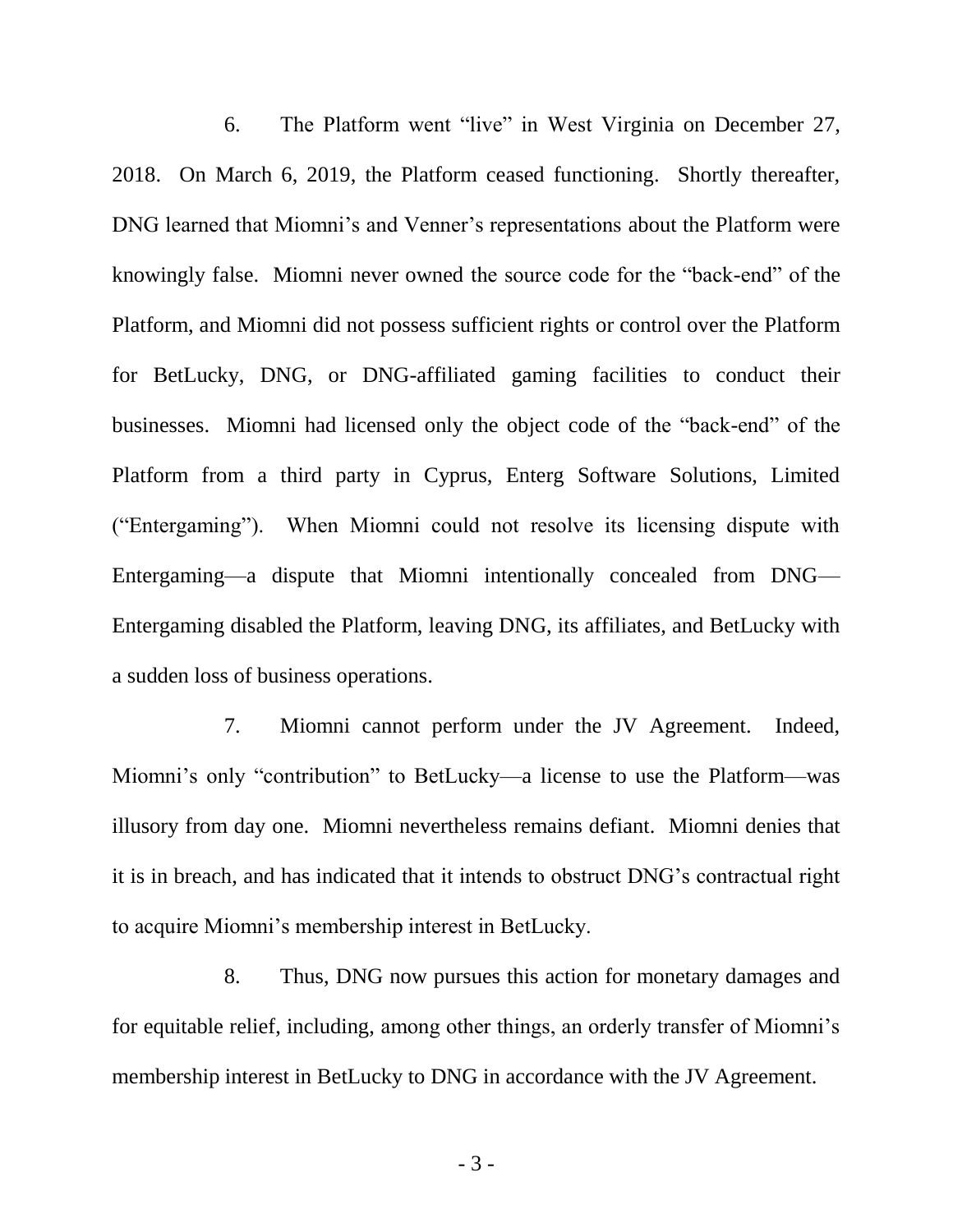#### **The Parties**

9. DNG is a Delaware Corporation with a principal place of business at 250 Delaware Avenue, Buffalo, New York 14202.

10. Miomni is a limited company formed under the laws of England and Wales with a principal office at Verdemar House, 230 Park View, Whitley Bay, Tyne and Wear, United Kingdom, NE26 3Q9. Miomni is registered to do business in West Virginia and in New York and has agents for service of process in both states.

11. Venner is an individual who resides in the United Kingdom. Venner is a director and the CEO of Miomni. Venner is also a member of the Board of Managers of BetLucky.

12. DNG and Miomni are 51% and 49% members, respectively, of BetLucky, which is a Delaware limited liability company.

#### **Jurisdiction**

13. This Court has subject matter jurisdiction pursuant to 6 *Del. C.* § 18-111 and 10 *Del. C.* § 341.

14. Miomni and Venner are subject to personal jurisdiction in this Court. DNG and Miomni have consented to this Court's exclusive jurisdiction under Section 14.11 of the JV Agreement, which states: "The Parties (a) hereby irrevocably agree that any suit, action or other proceeding arising out of or based

- 4 -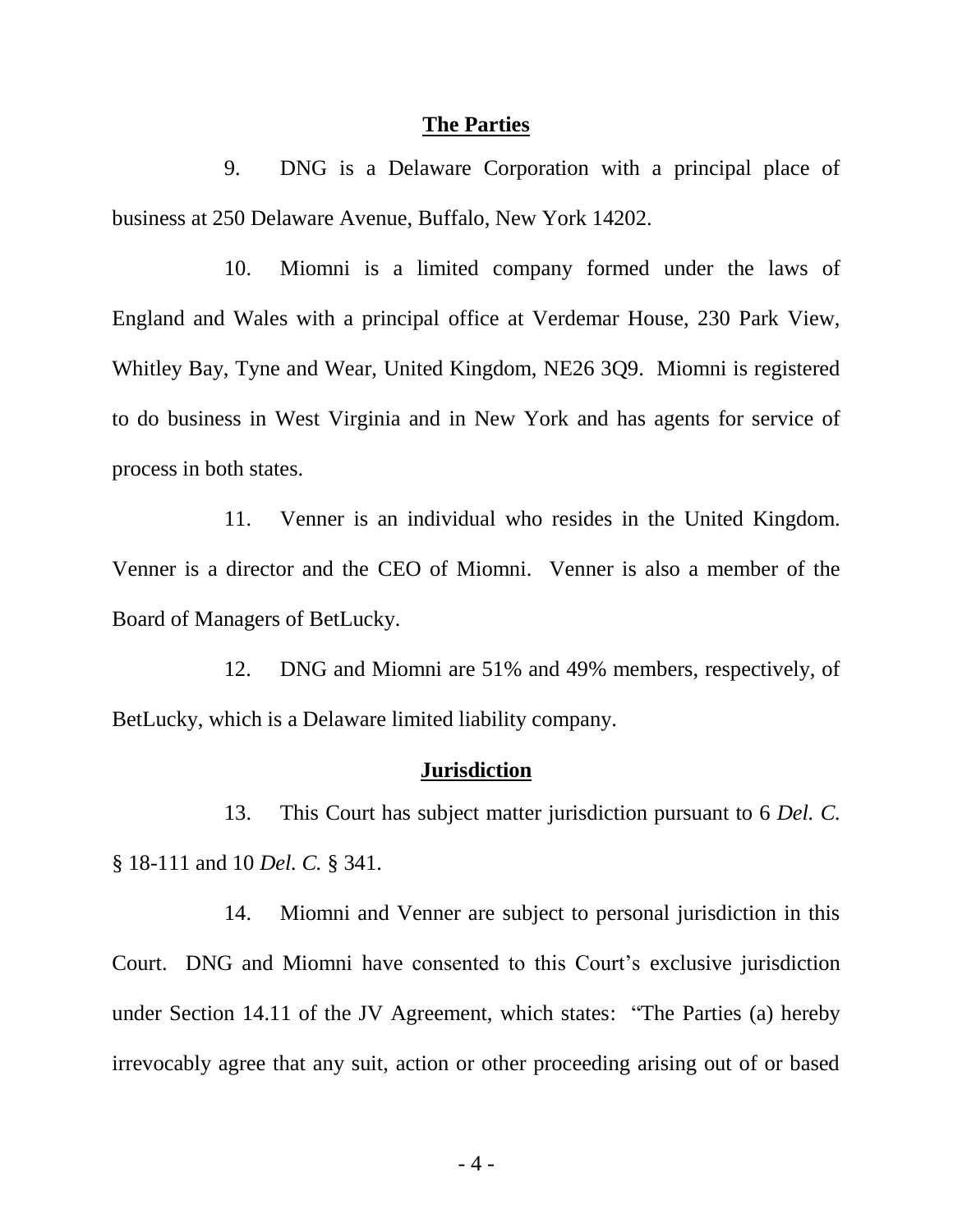upon this Agreement brought by any other Party or its successors or assigns shall be any in the Delaware Court of Chancery and any state appellate court therefrom within the State of Delaware (unless the Delaware Court of Chancery shall decline to accept jurisdiction over a particular matter, in which case, in any Delaware state or federal court within the State of Delaware), (b) agree not to commence any suit, action or other proceeding arising out of or based upon this Agreement except in accordance with clause (a) above, and (c) hereby waive, and agree not to assert, by way of motion, as a defense, or otherwise, in any such suit, action or proceeding, any claim that it is not subject personally to the jurisdiction of the above-named courts, that its property is exempt or immune from attachment or execution, that the suit, action or proceeding is brought in an inconvenient forum, that the venue of the suit, action or proceeding is improper or that this Agreement or the subject matter hereof may not be enforced in or by such court."

15. This Court may also exercise personal jurisdiction over Venner pursuant to 6 *Del. C.* § 18-109. Venner is a Manager of BetLucky, and this action relates to the business of BetLucky, as well as Venner's duties and obligations to BetLucky.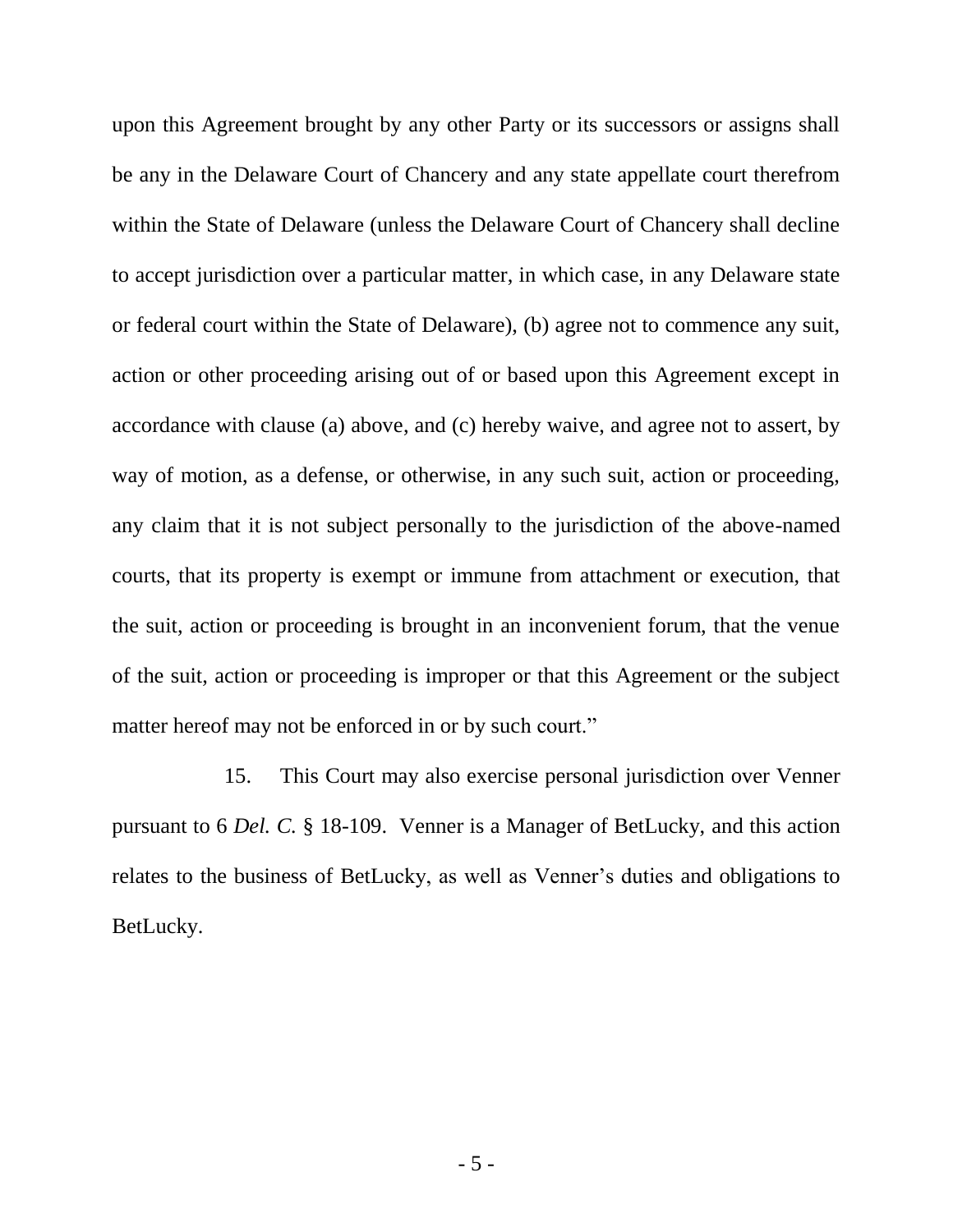#### **STATEMENT OF FACTS**

#### **I. The Parties' Negotiations and Miomni's Misrepresentations**

16. DNG is a gaming operator whose affiliates manage casinos and other gaming hospitality operations throughout the United States and in Australia.

17. In 2018, DNG wished to implement and market an online betting platform that would, among other things, electronically manage betting, permit customers to place bets on their mobile devices, and permit tellers working within gaming facilities to place bets on behalf of customers.

18. Miomni promotes itself as a developer of technology platforms that offer end-to-end solutions for the online gaming industry. Venner is Miomni's CEO and the public face of the company. He was Miomni's principal negotiator of the joint venture at issue in this action.

19. In mid-2018, DNG and Miomni began negotiating a joint venture project. As part of these negotiations, DNG, Miomni, and Venner agreed that Miomni would develop, test, and deliver the Platform and provide a license for the Platform's use.

20. DNG representatives informed Miomni and Venner that Miomni's ownership and control of the Platform was a condition precedent to DNG's participation in the joint venture and critical to the joint venture's success.

21. Miomni, through Venner, repeatedly represented—orally and in

- 6 -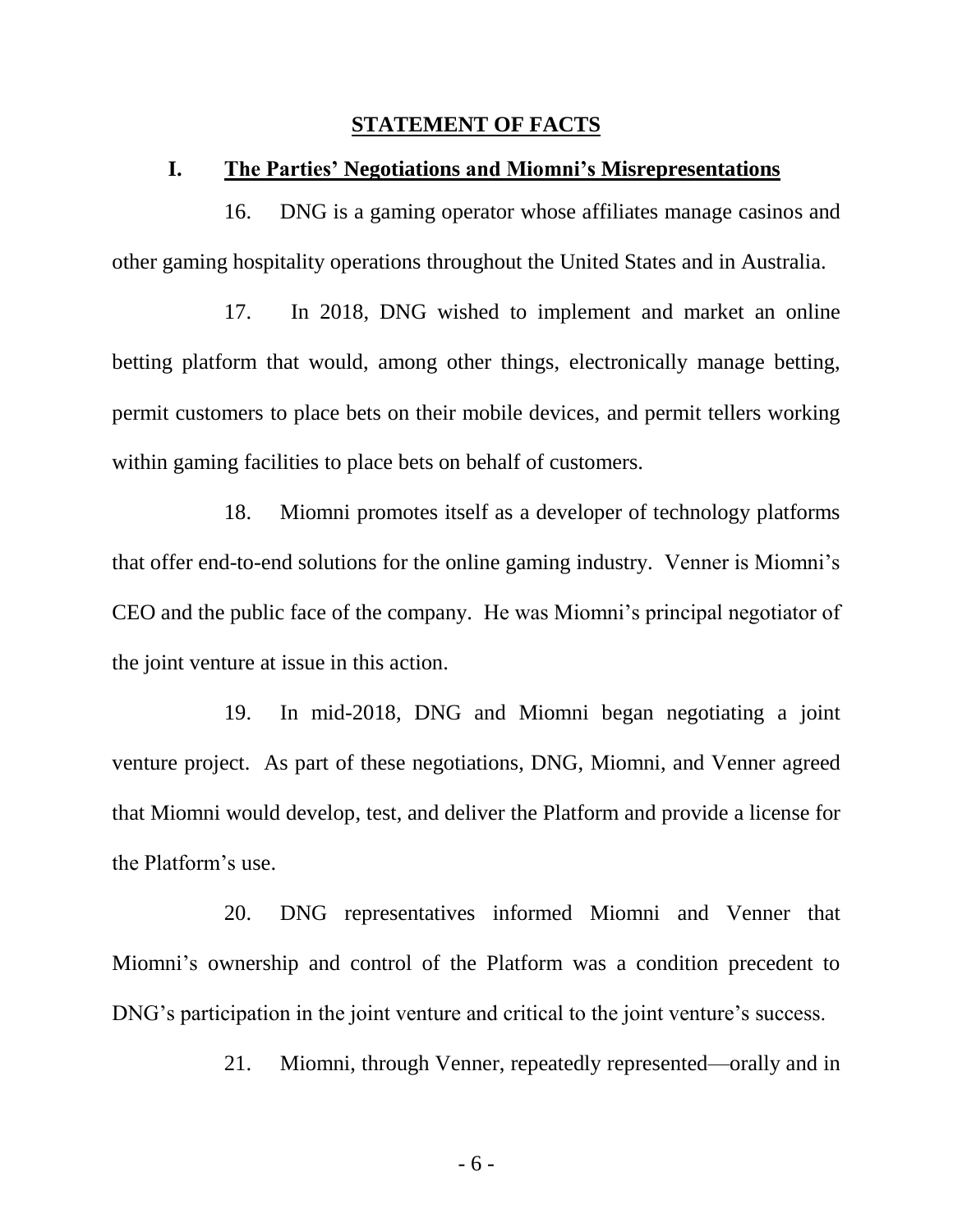writing—that Miomni owned all rights in the Platform and its source code.

22. On June 14, 2018, in response to a request for proof of ownership, Venner emailed DNG representatives and stated that he would "forward [to DNG] *proof of Miomni IP ownership* of N[orth] America on the back office [a/k/a the "back-end"]" (emphasis added).

23. On June 15, 2018, Venner emailed DNG representatives a letter from Entergaming. In the letter, which was addressed "To Whom It May Concern," Entergaming stated that it had agreed to sell and transfer to Miomni the software, source code, object code, and all other rights in the Platform. In his cover email, Venner advised DNG representatives that the Entergaming letter "outlin[ed] the *Miomni ownership of the back office for N. America*" (emphasis added), thereby representing that Miomni had acquired all rights in the "back-end" from Entergaming.

24. Venner's written representations of ownership in his June 14 and June 15 emails were consistent with the oral representations of ownership that he made to DNG in June and July.

25. Based on Miomni's and Venner's repeated assurances that it owned all rights to the Platform, DNG representatives moved forward with further work on the joint venture.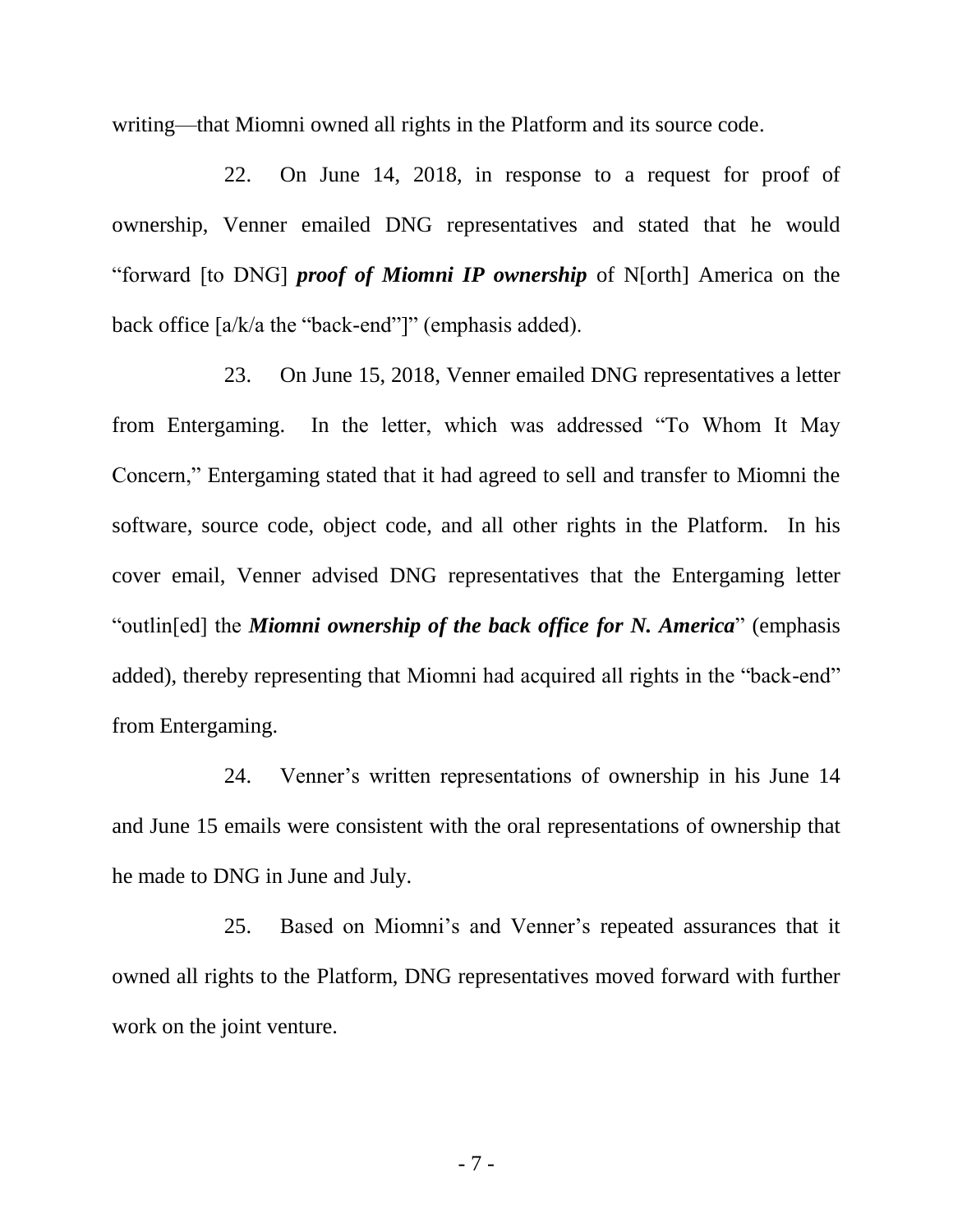26. As part of the parties' joint negotiations, and to facilitate the Platform's development and testing, a DNG affiliate and Miomni executed a Professional Services Agreement (the "PSA") on July 9, 2018. After execution of the PSA, DNG and its affiliates paid Miomni hundreds of thousands of dollars to develop, test, and adapt the Platform for use in facilities owned by DNG affiliates.

27. Under the PSA, Miomni was prohibited from utilizing any subcontractors to provide services in connection with the development of the platform without prior written approval. Miomni never notified DNG or its affiliates that Miomni was utilizing Entergaming as a subcontractors, and Miomni never sought approval from DNG or its affiliates to utilize Entergaming to perform services as required under the PSA. DNG and its affiliates later learned that Miomni was utilizing Entergaming as a subcontractor and that Entergaming was providing services required under the PSA.

28. To advance the business of the joint venture, DNG and its affiliates purchased hardware to be used with the Platform, prepared its gaming facilities to utilize the Platform in order to render services to customers, and invested in substantial marketing efforts.

### **II. Execution of the JV Agreement**

29. On October 30, 2018, as a precursor to an anticipated joint venture agreement with Miomni, DNG formed BetLucky as a Delaware limited

- 8 -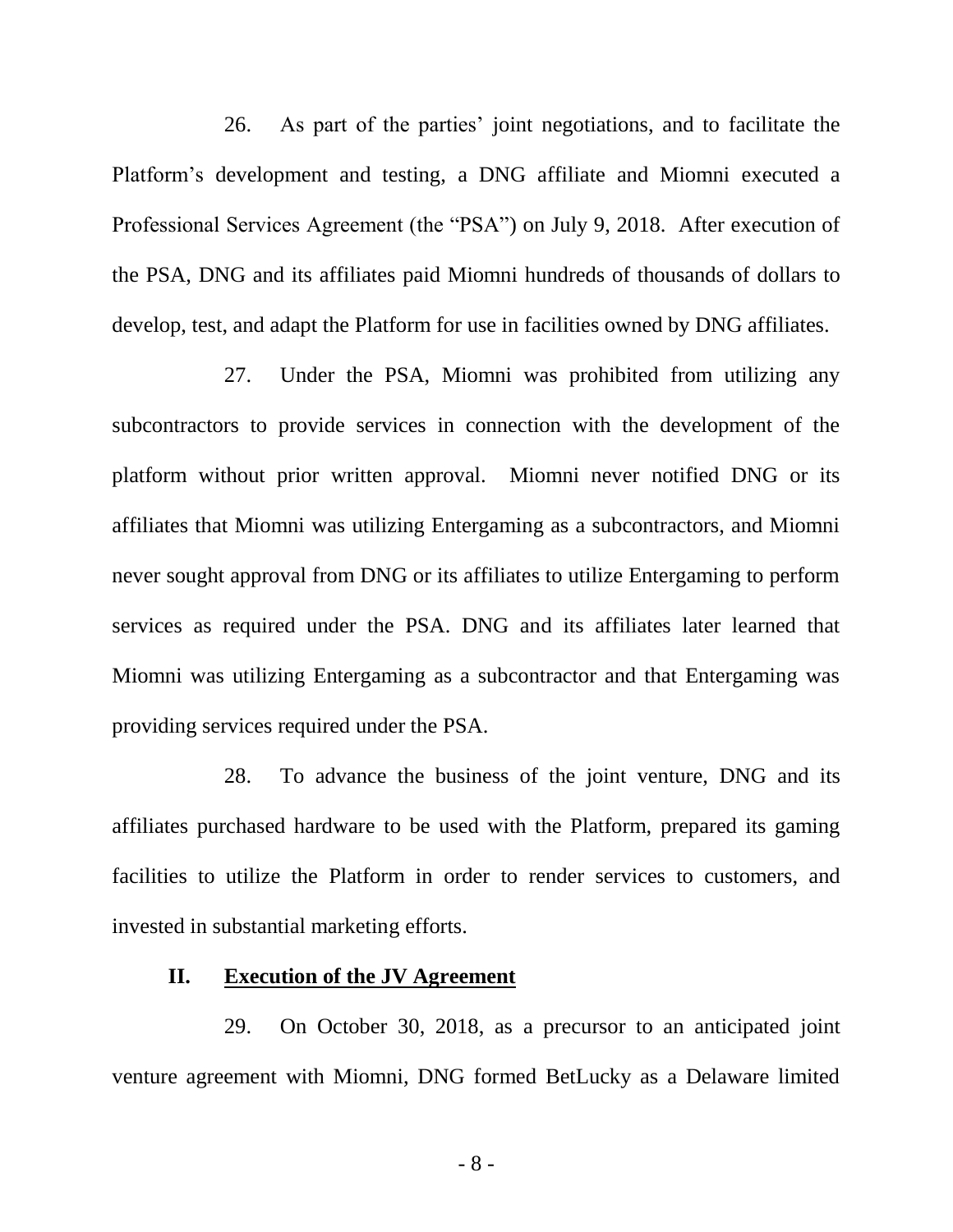liability company pursuant to a limited liability company agreement between DNG and BetLucky.

30. On December 14, 2018, Miomni and DNG executed the JV Agreement for BetLucky, which amended the October 30, 2018 limited liability company agreement and which governs the parties' joint venture relationship. Venner executed the JV Agreement on Miomni's behalf.

31. Under Section 1.04 of the JV Agreement, BetLucky's primary purpose was to offer, promote, and market the Platform in North America. The Platform would initially be used at DNG-affiliated gaming facilities in West Virginia**.**

32. Section 2.01 of the JV Agreement defined the "Platform" as "Miomni's online and mobile Sports Wagering and iGaming platform, including all updates and improvements where and when available and including object code, and the related intellectual property and rights related thereto that are being licensed by Miomni to the Company pursuant to the License Agreement." This definition was consistent with the parties' prior discussions and incorporated Miomni's representations that it owned all rights in the Platform.

33. Under Section 3.01 and Schedule A of the JV Agreement, DNG and Miomni each agreed to make initial capital contributions to BetLucky. DNG agreed to contribute, among other things, \$5,000,000 in cash capital, a license to

- 9 -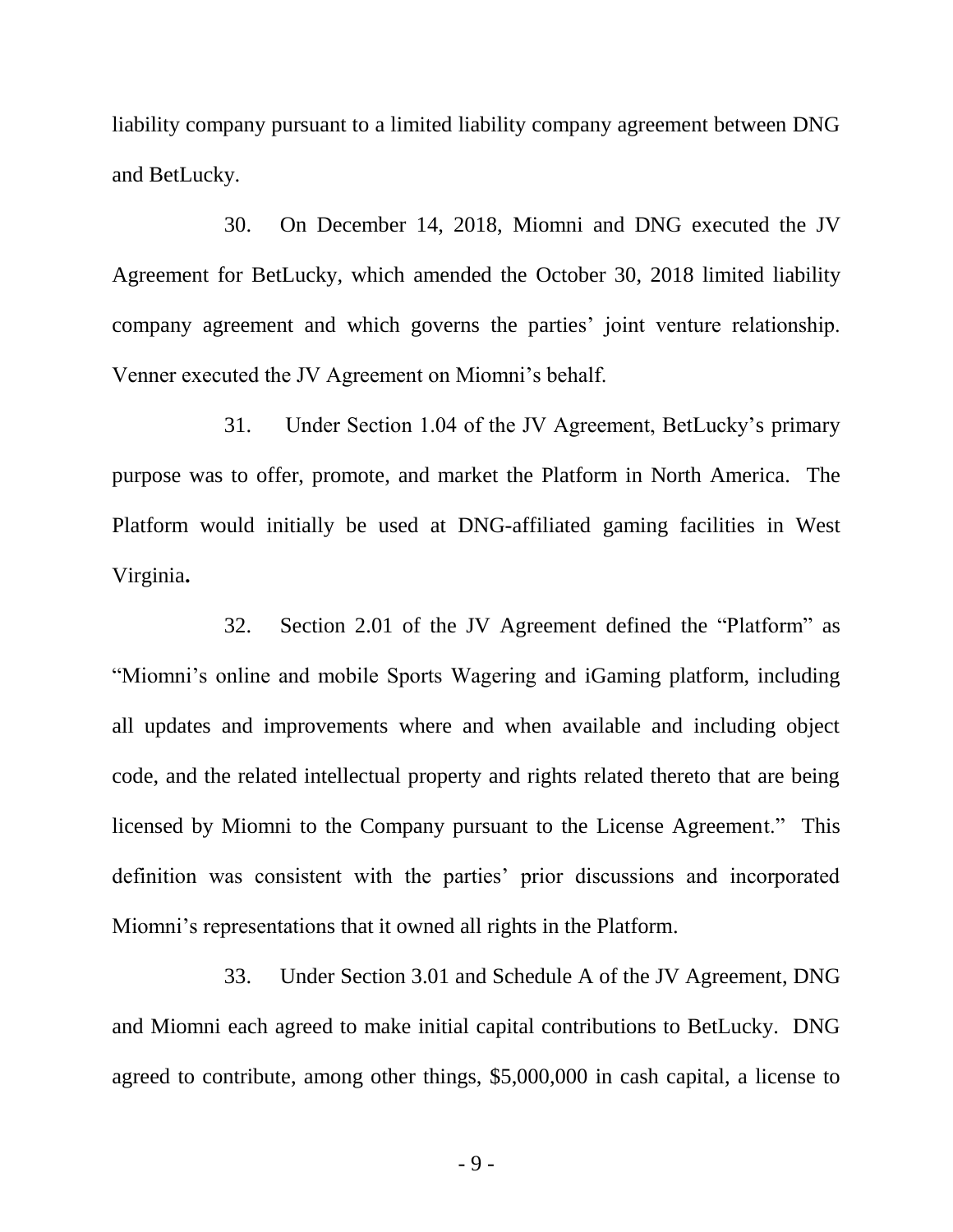use certain intellectual property owned by DNG and its affiliates, and access to business opportunities at DNG-affiliated facilities. Miomni agreed to contribute a license to use the Platform, as well as technical and developmental support to maintain the functionality of the Platform.

34. In exchange for its initial capital contribution, DNG received a

51% ownership interest in BetLucky.

35. In exchange for its initial capital contribution, Miomni received

a 49% ownership interest in BetLucky.

36. Under Section 11.01 of the JV Agreement ("Representations

and Warranties of the Partners"), Miomni made several representations and warranties to DNG.

> (a). Under Section 11.01(b), Miomni represented and warranted that "the execution, delivery, and performance of this Agreement . . . does not and will not contravene or conflict with . . . (iii) any contractual restriction (including restrictive covenants regarding intellectual property) binding on or affecting [it] or its property or assets."

> (b).Under Section 11.01(c), Miomni represented and warranted that "there is no action, proceeding, or investigation pending, or to such Partner's knowledge, threatened or affecting such Partner, which may adversely affect such Partner's ability to fulfill its obligations under this Agreement."

> (c) Under Section 11.01(e), Miomni represented and warranted that "there are no facts or circumstances of any kind or nature whatsoever of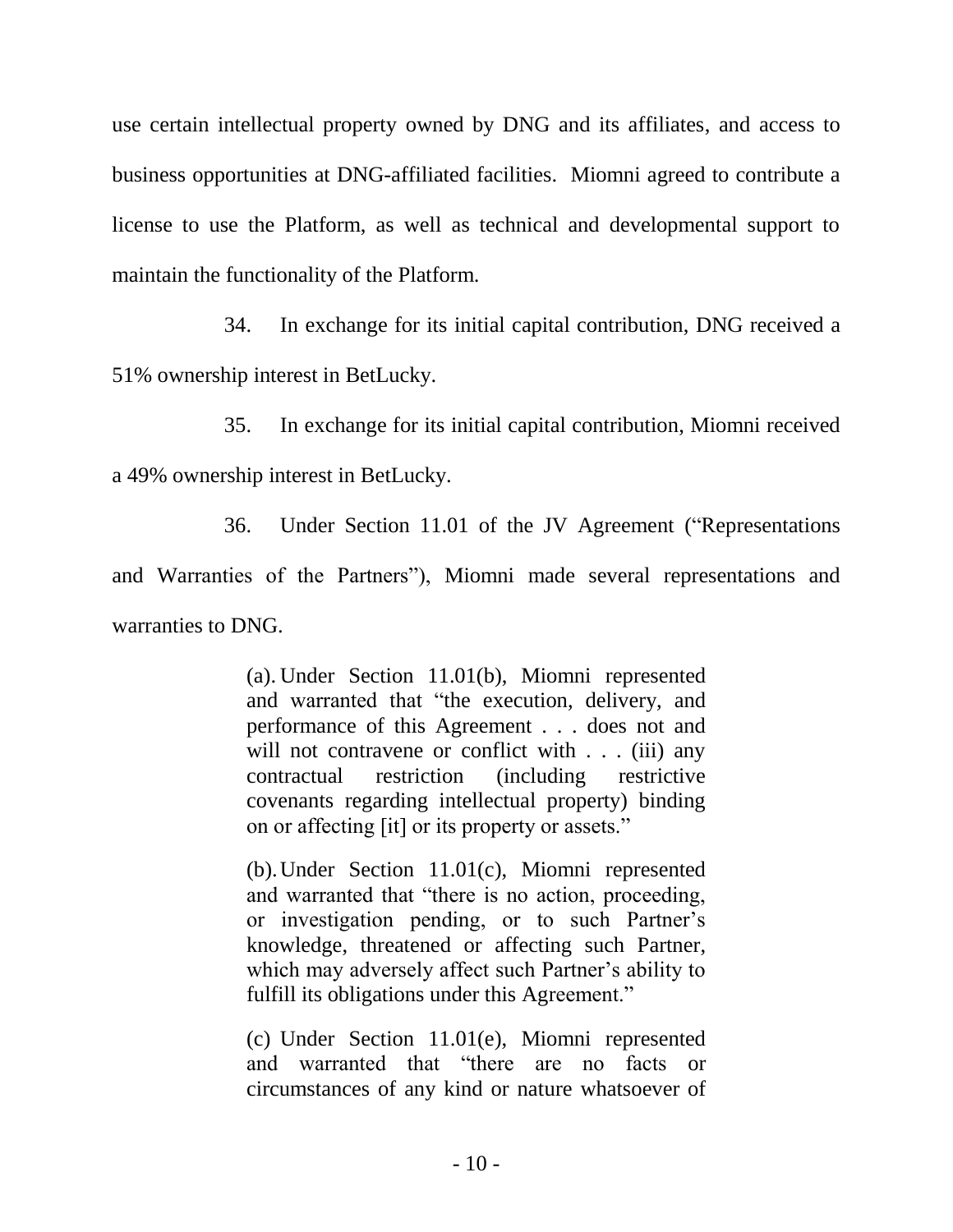which [it] is aware which could in any way materially impair or prevent [it] from performing its obligations under this Agreement in any material respect."

37. Upon execution of the JV Agreement, Miomni executed a Software License, Development, Support and Services Agreement with BetLucky (the "BetLucky License Agreement"), under which Miomni purported to grant BetLucky a license to use the Platform that Miomni claimed to own and control.

38. The BetLucky License Agreement required Miomni to seek prior approval before retaining any third parties to perform services in connection with the Platform. The BetLucky License Agreement also required Miomni to identify all third-party products or materials that were included in, or required to operate, the Platform. Miomni disclosed several entities that were providing such services, products, or materials, but Miomni failed to disclose Entergaming. Miomni never disclosed, let alone obtained approval, for Entergaming to play any role with respect to the operation or support of the Platform.

#### **III. The Platform is Disabled, and DNG Discovers the Truth**

39. On December 27, 2018, the Platform went into service in West Virginia.

40. On February 5, 2019, the Platform stopped working for several hours. Miomni representatives told DNG that they did not know the cause of this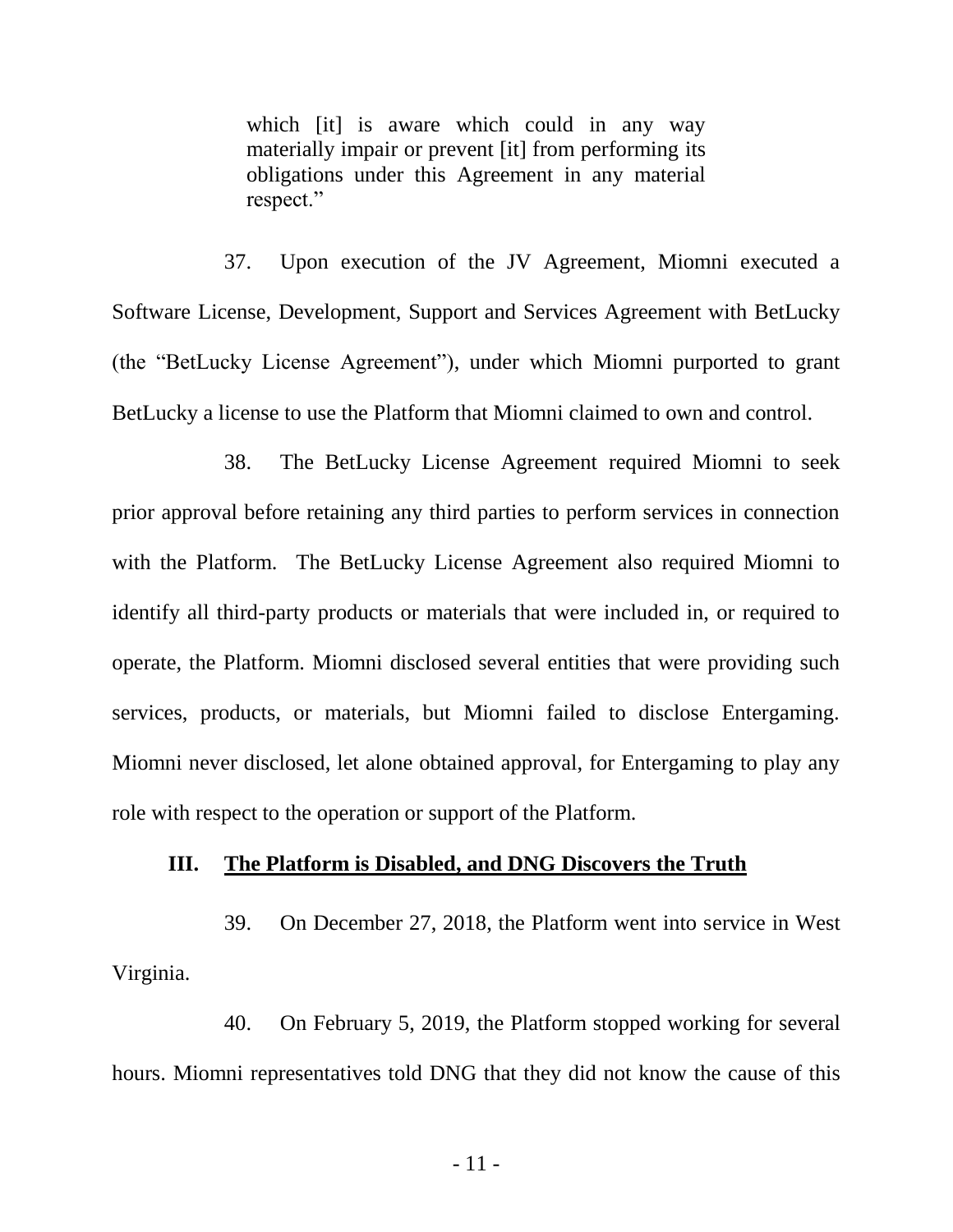loss of functionality.

41. On March 6, 2019, the Platform ceased working again. This time, service was not restored.

42. When the March 6, 2019 outage occurred, Miomni personnel initially represented to DNG that they did not know the cause of this loss of functionality.

43. As DNG continued its investigation and pressed for answers, Miomni claimed, for the first time, that Entergaming had been providing ongoing "technical support" for the "back-end" of the Platform. Miomni, through Venner, also alleged that Entergaming had caused the recent Platform failures as part of a "scheme" to "extort" Miomni and that Entergaming had engaged in "criminal" activity by "hacking" into the Platform.

44. Miomni's new claims about Entergaming's involvement with the Platform prompted DNG to investigate further. Through additional communications with Entergaming, DNG began to uncover the truth: Miomni did not possess sufficient rights or control over the Platform to perform its obligations under the JV Agreement, and Miomni knew that when it signed the JV Agreement.

45. Entergaming had developed the "back-end" for the Platform using its source code. Entergaming licensed the "back-end," in object code only, to Miomni pursuant to a Platform and Source Option Agreement dated January 11,

- 12 -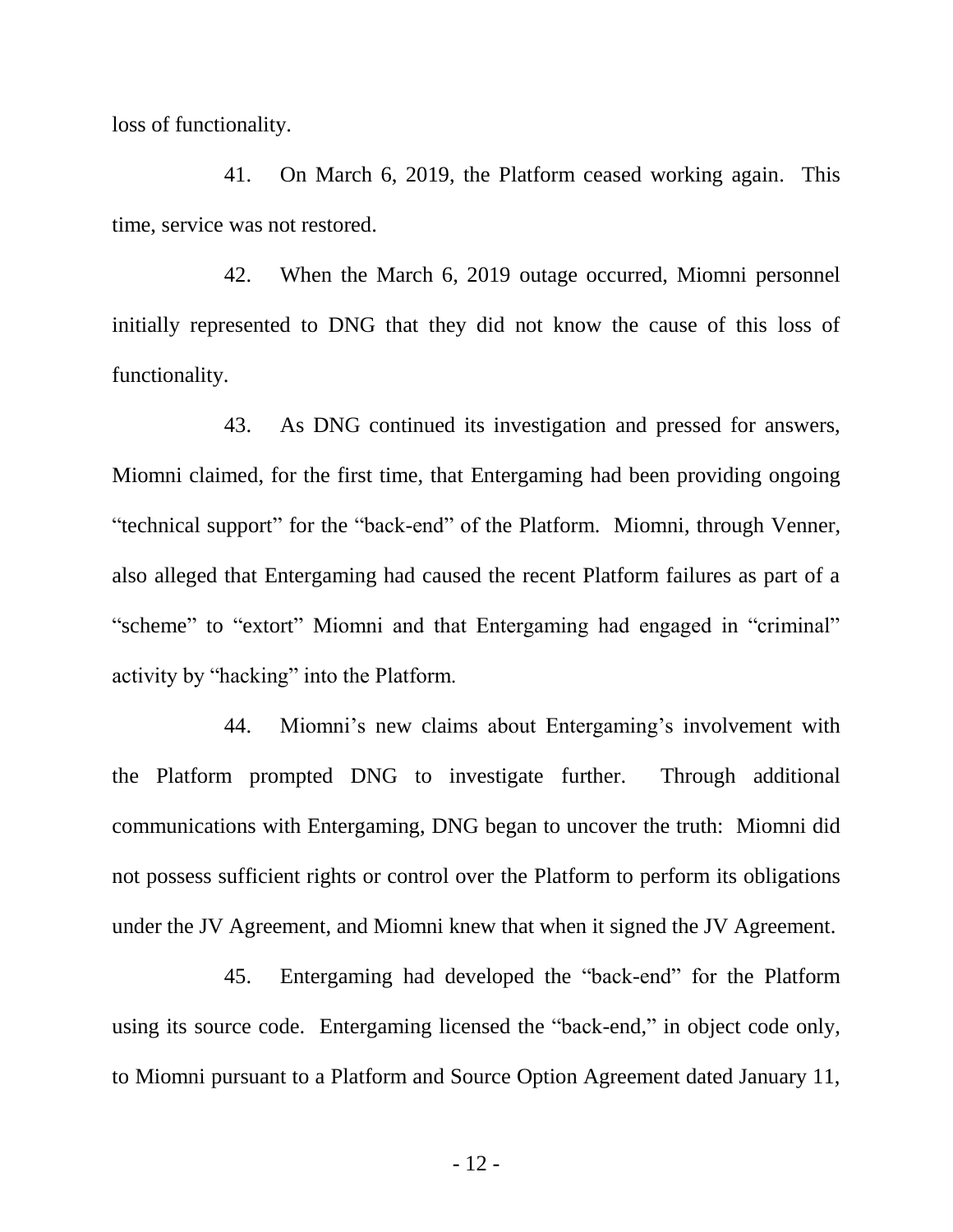2017 (the "Option Agreement").

46. Miomni concealed the Option Agreement from DNG during joint venture negotiations and failed to identify the Option Agreement in any of the parties' contracts. Miomni first disclosed the Option Agreement to DNG on March 11, 2019, several days after the Platform outage.

47. Under the Option Agreement, Entergaming retained all ownership rights in the "back-end" of the Platform. The Option Agreement also restricted Miomni's ability to purchase a perpetual license to use (but not to own) the source code for  $\epsilon$ 750,000 (the "Option Fee") to a limited option-exercise window. Miomni never paid Entergaming any portion of the Option Fee, and Miomni never executed a perpetual license agreement with Entergaming for the source code.

48. On March 12, 2019, DNG also learned that Miomni was not in compliance with the Option Agreement, and that Miomni's use of the "back-end" of the Platform with BetLucky had precipitated a contract dispute between Miomni and Entergaming. As a result of that dispute, Entergaming had terminated the Option Agreement by letter back on February 25, 2019. Entergaming then disabled the "back-end" of the Platform, which resulted in the Platform outage on March 6, 2019.

49. In its February 25, 2019 termination letter, Entergaming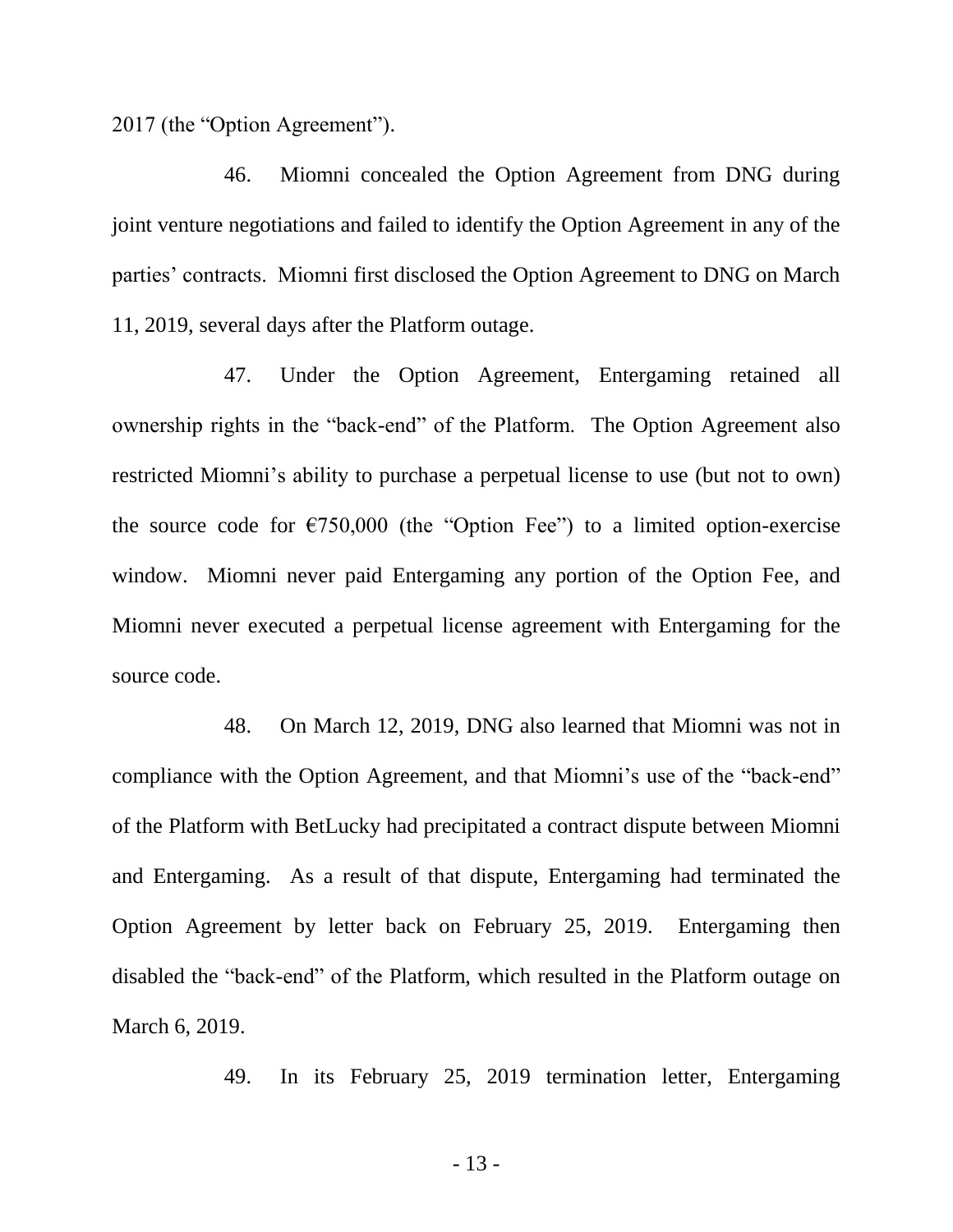specifically directed Miomni to inform DNG that the Option Agreement was being terminated, along with Entergaming's services on the "back-end." But Miomni did not disclose Entergaming's February 25, 2019 letter to DNG or to any of DNG's affiliates or representatives until March 12, 2019, several days after the Platform outage. Miomni instead misrepresented the cause of the March 6, 2019 Platform outage to DNG. Entergaming's disabling of the Platform was not the result of any "criminal" behavior or "hacking," and Miomni knew that all along.

50. With these discoveries in March, it became clear that Miomni and Venner had engaged in an ongoing pattern of misrepresentation and bad faith. Among other things: (1) Miomni and Venner falsely claimed that Miomni owned all rights to the Platform during contract negotiations and in the JV Agreement; (2) Miomni and Venner failed to disclose in the PSA and in the BetLucky License Agreement Entergaming's ownership and control over the "back-end" of the Platform and Entergaming's continued provision of services on the Platform; (3) Miomni and Venner intentionally concealed from DNG, from DNG's affiliates, and from BetLucky the existence of its contract dispute with Entergaming; (4) Miomni and Venner intentionally concealed from DNG, from DNG's affiliates, and from BetLucky, Entergaming's February 25, 2019 letter and Entergaming's termination of services under the Option Agreement; and (5) Miomni and Venner intentionally concealed from DNG, from DNG's affiliates, and from BetLucky the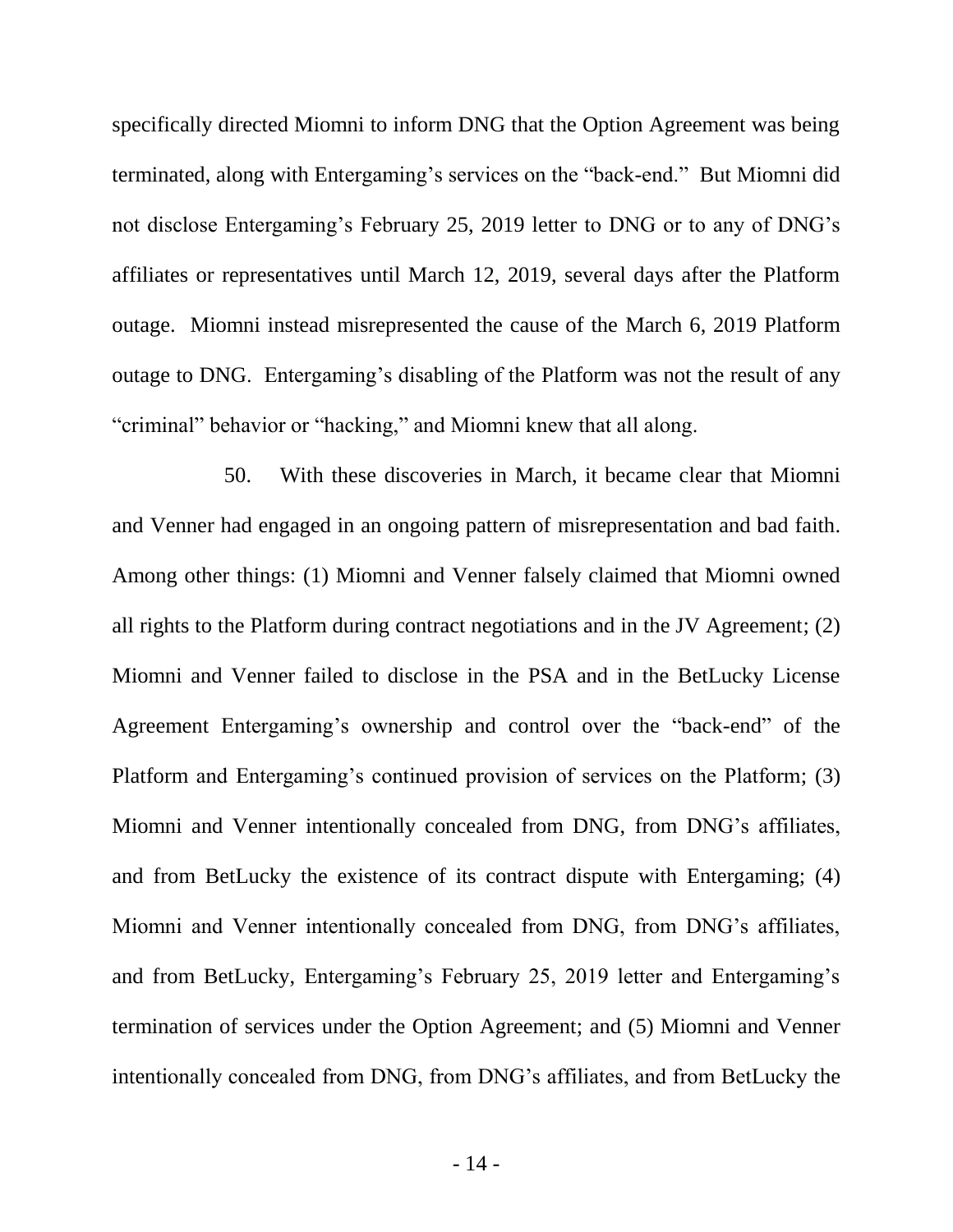true cause of the Platform's outages in February and in March of 2019.

51. Because Miomni never owned or controlled the "back-end" of the Platform, Miomni never made its initial capital contribution to BetLucky namely, a license to use the Platform (which necessarily includes the "back-end"), along with technical control and support for the Platform.

52. Because Miomni never owned or controlled the "back-end" of the Platform, Miomni breached the representations and warranties that it made to DNG under Sections 11.01(b), (c), and (e) of the JV Agreement.

53. Under Section 11.01(b), Miomni represented that its execution and performance of the JV Agreement would not conflict with any contractual restriction affecting Miomni's property or assets, including restrictive covenants over intellectual property. This representation was false, and Miomni and Venner knew that this representation was false when they executed the JV Agreement. Miomni's obligation to provide a license for the Platform to BetLucky (Miomni's very act of performance under the JV Agreement) was in direct conflict with Entergaming's ownership and control over the "back end" of the Platform.

54. Under Section 11.01(e) of the JV Agreement, Miomni represented that it was aware of no facts or circumstances that could materially impair or prevent it from performing under the JV Agreement. This representation was false, and Miomni and Venner knew that this representation was false when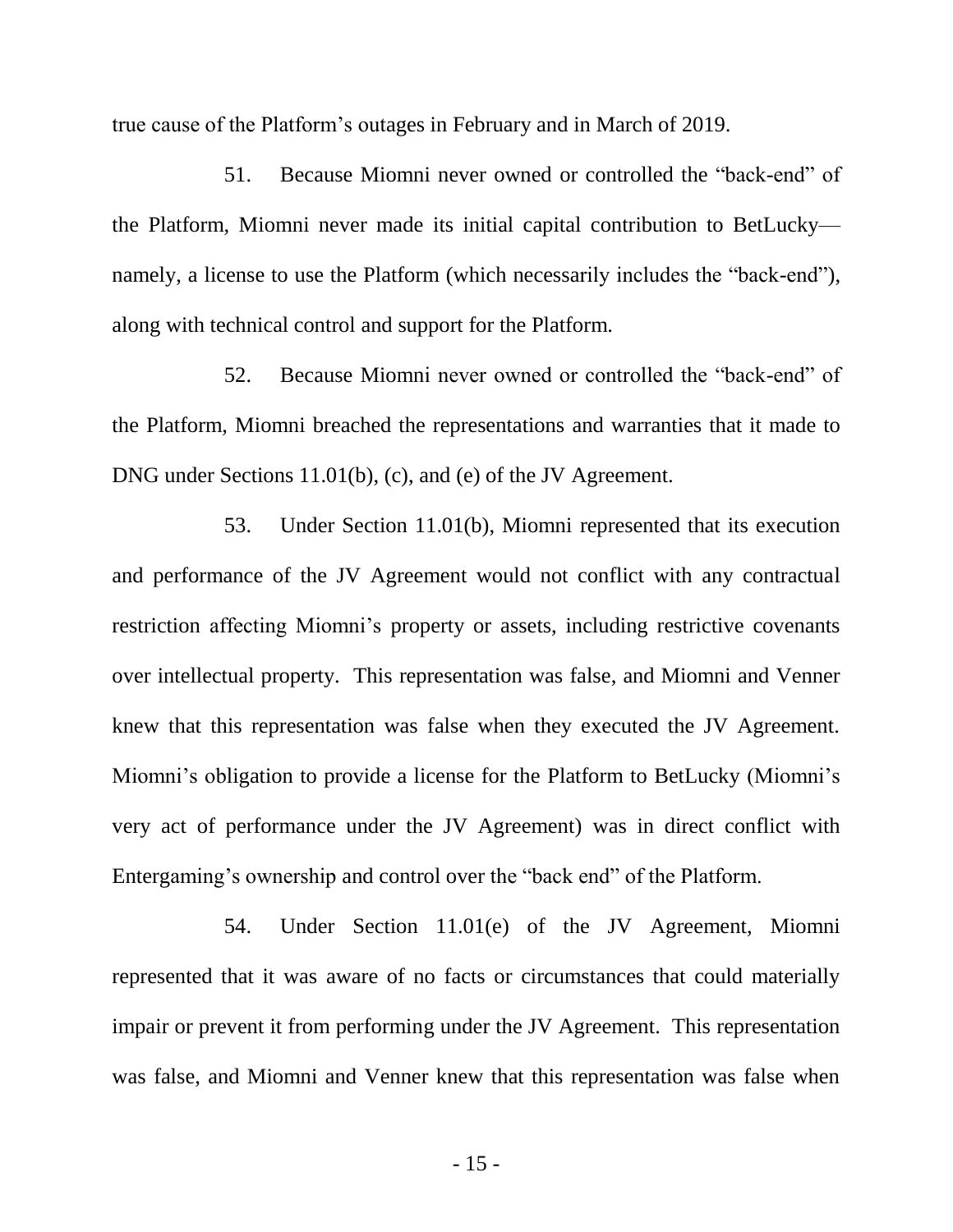they executed the JV Agreement. Entergaming's ownership and control over the "back-end" of the Platform—and Miomni's failure to acquire the necessary rights to the "back-end" that would permit it to carry out the purpose of the JV Agreement—precluded Miomni from granting BetLucky the license to use the Platform required by the JV Agreement. Further, Miomni and Venner knew that Miomni was not in compliance with the Option Agreement when they signed the JV Agreement.

55. Miomni not only defrauded DNG, it also concealed material information from regulators. In its application to the West Virginia Lottery for a managed provider license, Miomni failed to disclose that Entergaming held rights in, exercised control over, and continued to provide necessary services with respect to the Platform.

#### **IV. DNG Delivers its Breach Notice, and Miomni Remains Defiant**

56. On March 25, 2019, DNG wrote to Miomni and provided formal notice of Miomni's material breaches of the JV Agreement.

57. DNG informed Miomni that Miomni's breaches constituted an "Event of Default" under Section 12.01(a) of the JV Agreement. As a result, under Section 12.01(b), BetLucky had the right to acquire Miomni's membership interest in BetLucky for a period of thirty days, and if BetLucky did not exercise that right, DNG had the right to acquire Miomni's membership interest in BetLucky for a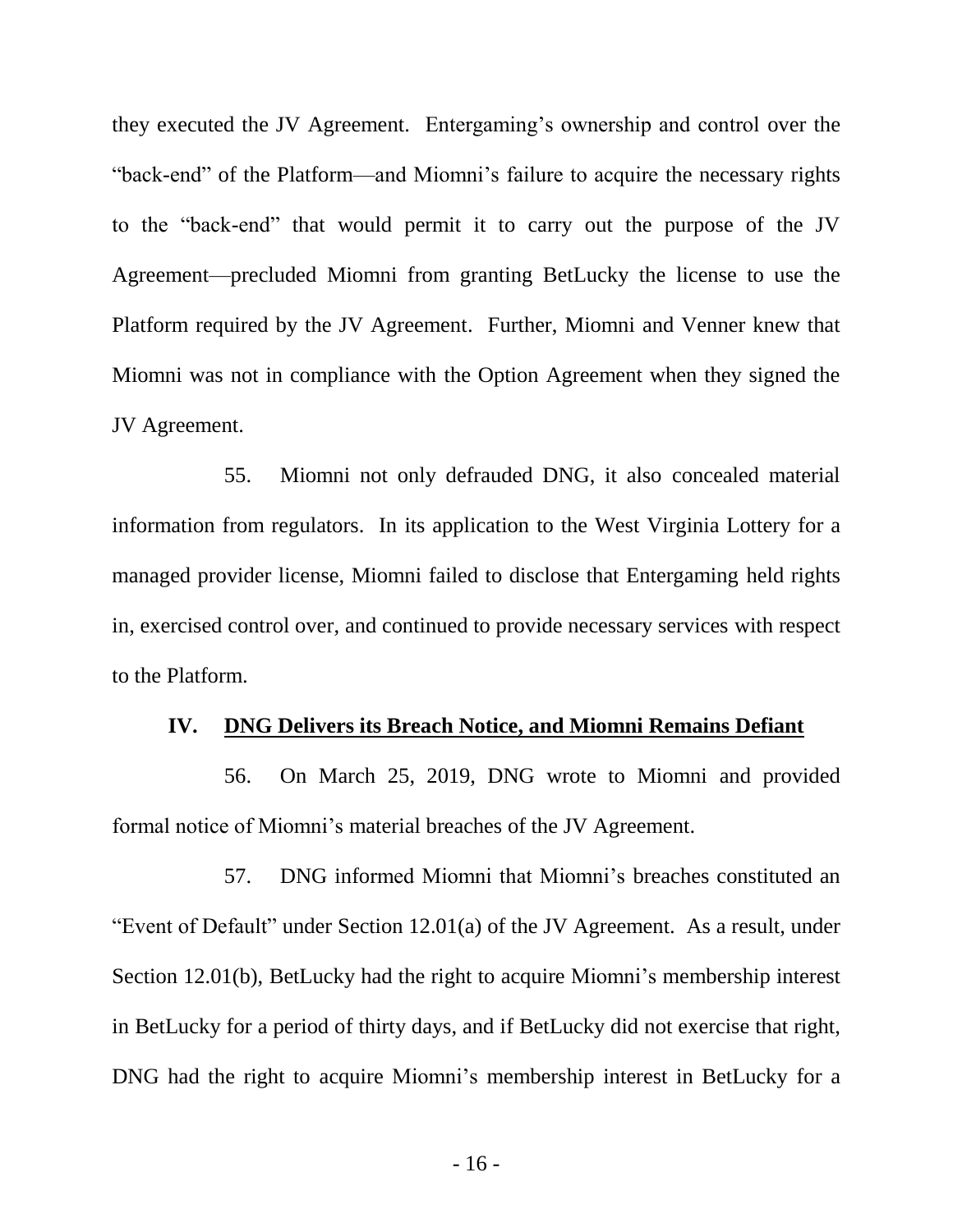period of fifteen days.

58. In a March 25, 2019 Written Consent of its Board of Managers, BetLucky determined that Miomni's breaches of the JV Agreement were reasonably likely to have jeopardized the regulatory approval required for the business operations of DNG, DNG's affiliates, and BetLucky, thus creating a "Character Event" by Miomni under Section  $12.01(a)(v)$  of the JV Agreement.

59. In response to DNG's notice and BetLucky's Written Consent, Miomni refused to recognize its breaches. Miomni also made it clear that it would not consent to BetLucky's and/or DNG's orderly acquisition of Miomni's membership interest in BetLucky.

60. Miomni's and Venner's conduct was not in good faith and was not in the interests of, but rather was opposed to the interests of, BetLucky, and neither Miomni nor Venner could reasonably have believed otherwise.

### **FIRST CAUSE OF ACTION (Breach of JV Agreement against Miomni)**

61. Plaintiff repeats the allegations in paragraphs 1 through 60.

- 62. The JV Agreement is a valid and binding contract.
- 63. DNG has performed its obligations under the JV Agreement.

64. Miomni has breached the JV Agreement by, among other things: (1) failing to make its initial capital contribution in violation of Section 3.01; (2) violating the representations and warranties contained in Sections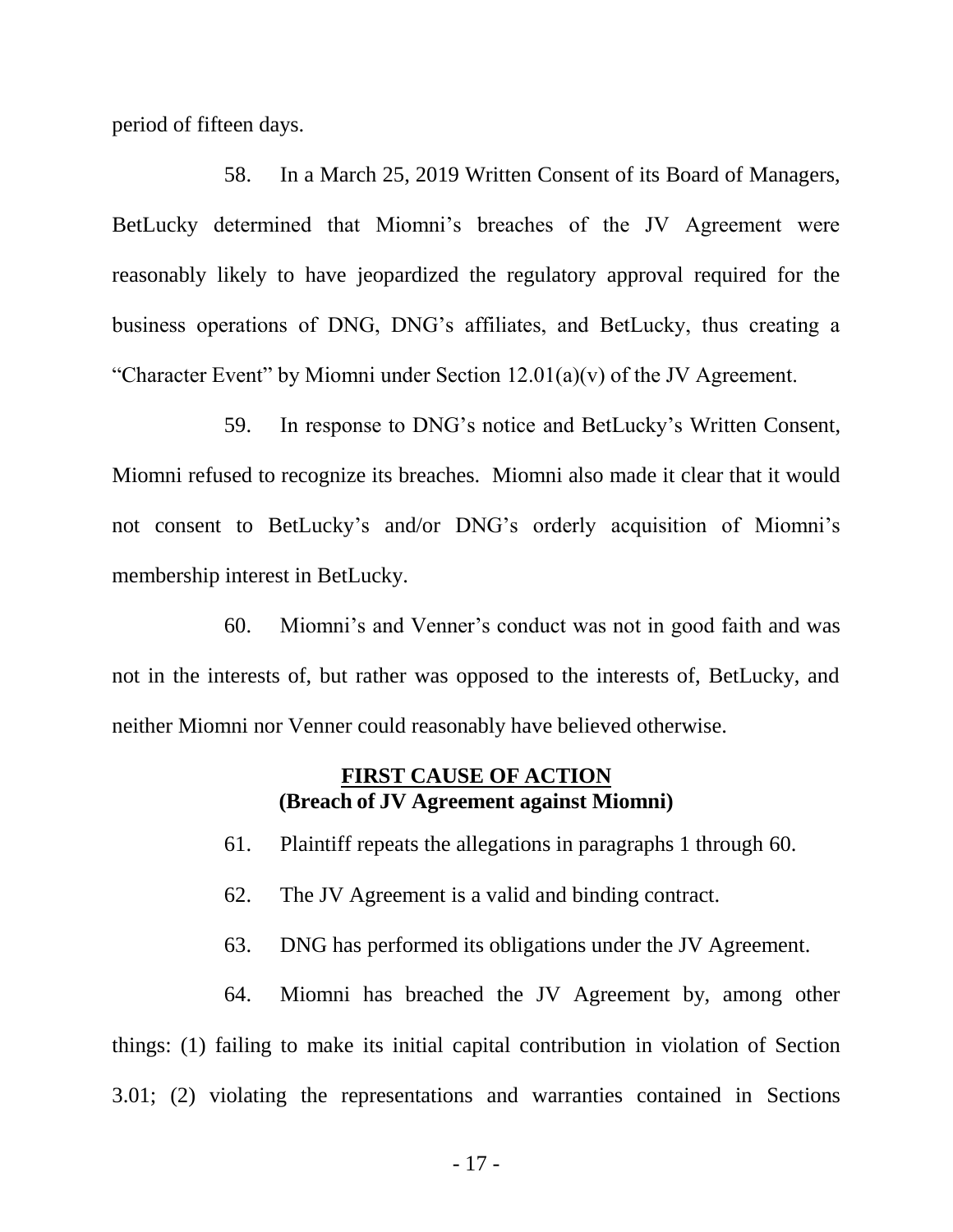11.01(b), (c), and (e); and (3) violating Section  $12.01(a)(v)$  by causing a "Character" Event".

65. Miomni's breaches are incurable and constitute an Event of Default under Section 12.01(a) of the JV Agreement. BetLucky, and in turn, DNG, have the right to acquire Miomni's membership interest in BetLucky under Section 12.01(b) of the JV Agreement.

66. Miomni has committed an anticipatory breach of the JV Agreement by informing DNG that it will not consent to DNG's acquisition of Miomni's membership interest in BetLucky.

67. As a direct and proximate result of Miomni's breaches, DNG has suffered monetary damages. DNG is entitled to monetary relief in an amount to be determined at trial.

68. DNG is also entitled to equitable relief, including, but not limited to, an Order from this Court: (1) transferring Miomni's membership interest in BetLucky to DNG according to the provisions of the JV Agreement; and (2) discharging DNG from any obligations that DNG may have owed to Miomni under the JV Agreement.

## **SECOND CAUSE OF ACTION (Declaratory Judgment)**

69. DNG repeats the allegations in paragraphs 1 through 68.

70. Miomni has breached the JV Agreement by, among other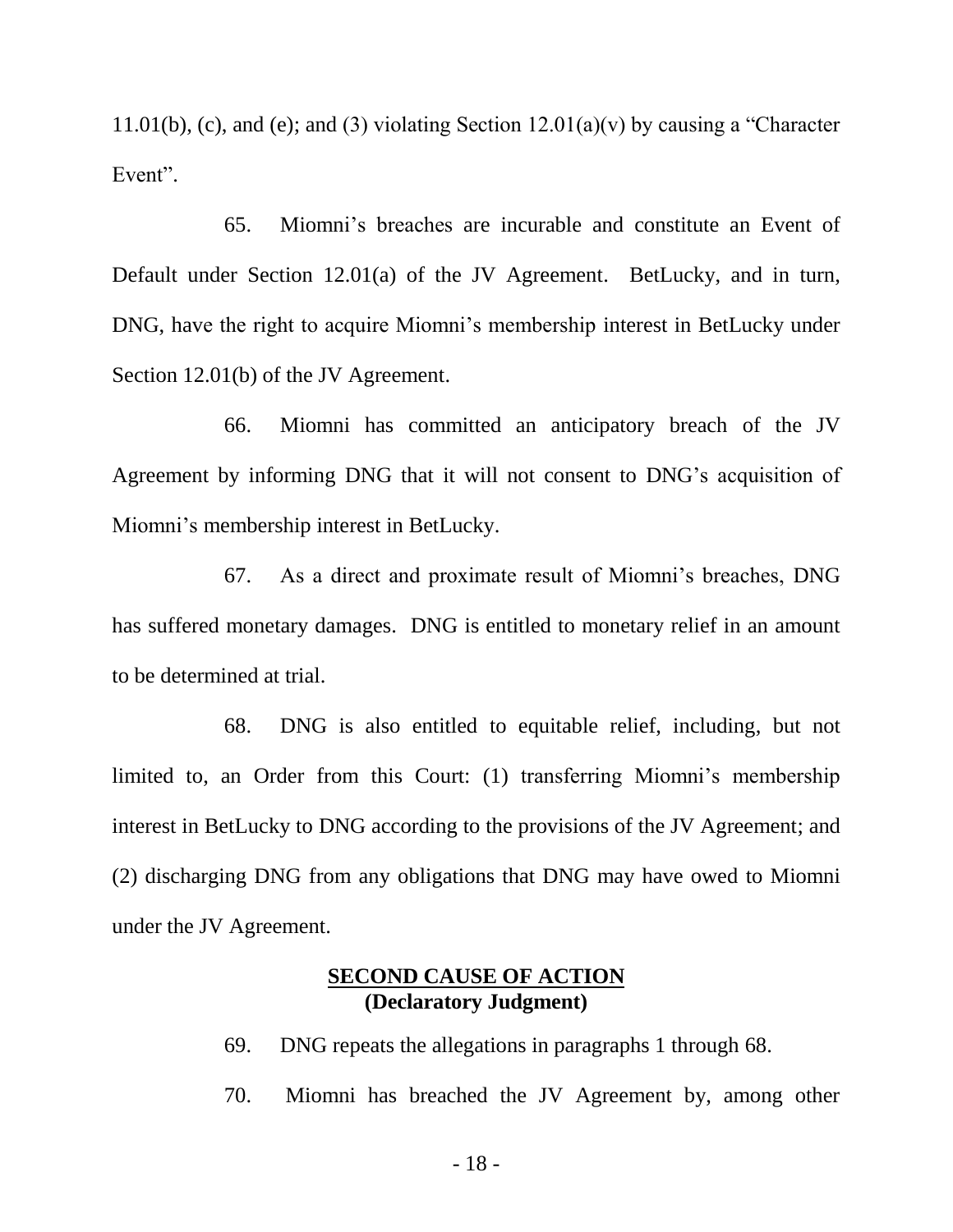things: (1) failing to make its initial capital contribution in violation of Section 3.01; (2) violating the representations and warranties contained in Sections 11.01(b), (c), and (e); and (3) violating Section  $12.01(a)(v)$  by causing a "Character" Event".

71. Miomni's breaches are incurable and constitute an Event of Default under Section 12.01(a) of the JV Agreement. BetLucky, and in turn, DNG, have the right to acquire Miomni's membership interest in BetLucky under Section 12.01(b) of the JV Agreement.

72. Miomni has committed an anticipatory breach of the JV Agreement by informing DNG that it will not consent to DNG's acquisition of Miomni's membership interest in BetLucky.

73. There is an actual, justiciable controversy as to whether Miomni has breached the JV Agreement and as to whether DNG is entitled to acquire Miomni's membership interest in BetLucky.

74. DNG is entitled to a judgment declaring that Miomni has breached the JV Agreement, both in fact and anticipatorily, and that DNG is entitled to acquire Miomni's membership interest in BetLucky according to the provisions of the JV Agreement.

### **THIRD CAUSE OF ACTION (Fraud Against Miomni)**

75. DNG repeats the allegations in paragraphs 1 through 74.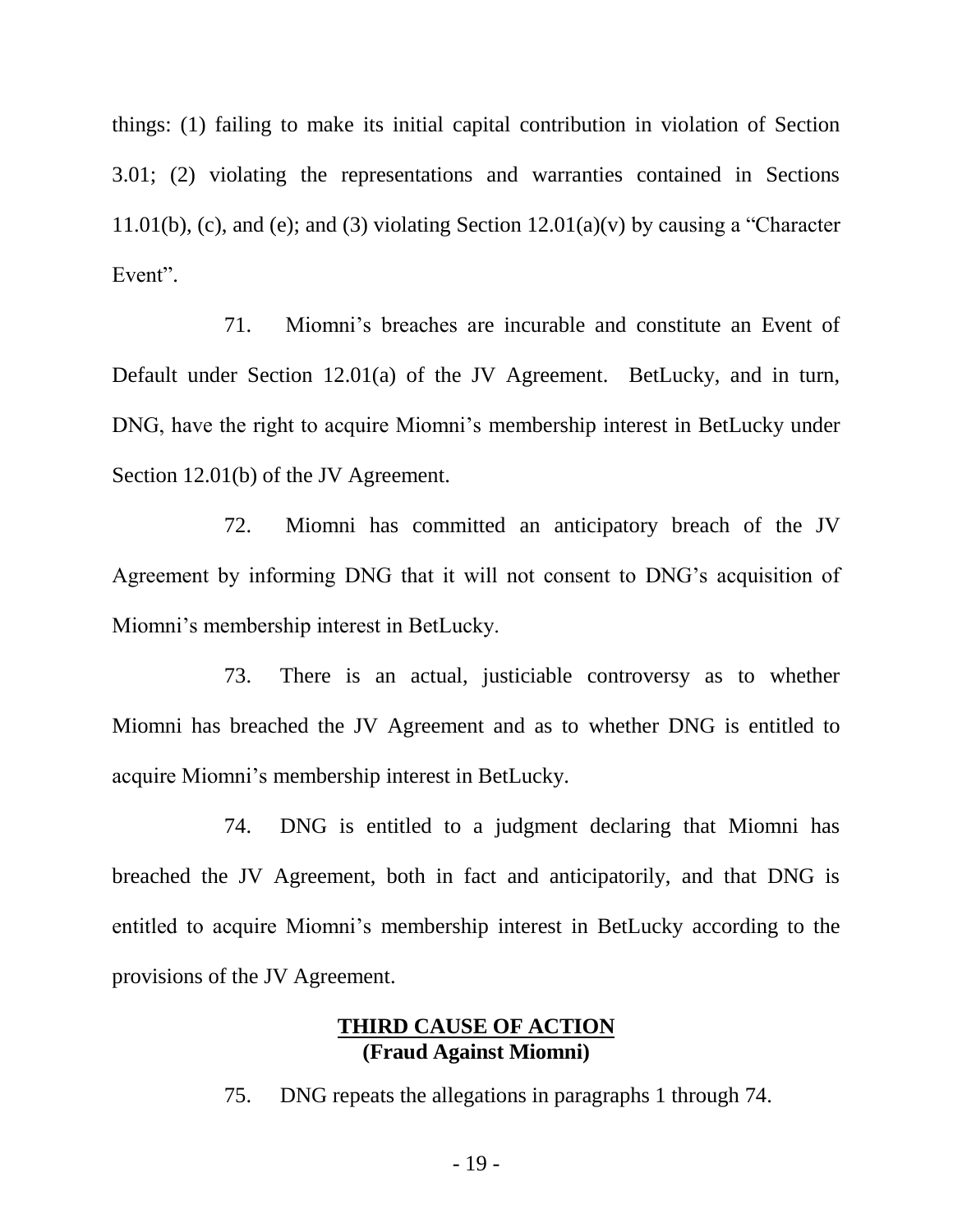76. During the parties' negotiation of the JV Agreement, Miomni repeatedly represented to DNG that it owned all rights to the Platform.

77. On June 14 and 15, 2018, Miomni, through Venner, emailed DNG and represented that Miomni owned all rights in the Platform.

78. Miomni's representations were false. Miomni and Venner knew that these representations were false when made.

79. Miomni made these fraudulent misrepresentations to induce DNG to enter into the JV Agreement. Miomni made these fraudulent misrepresentations to induce DNG to pay Miomni for development of the Platform.

80. DNG reasonably relied on Miomni's fraudulent misrepresentations in entering into the JV Agreement and in paying Miomni to develop the Platform.

81. As a direct and proximate result of Miomni's fraudulent misrepresentations, DNG has suffered monetary damages. DNG is entitled to monetary relief in an amount to be determined at trial.

82. DNG is also entitled to equitable relief, including, but not limited to, an Order from this Court: (1) transferring Miomni's membership interest in BetLucky to DNG according to the provisions of the JV Agreement; and (2) discharging DNG from any obligations that DNG may have owed to Miomni

- 20 -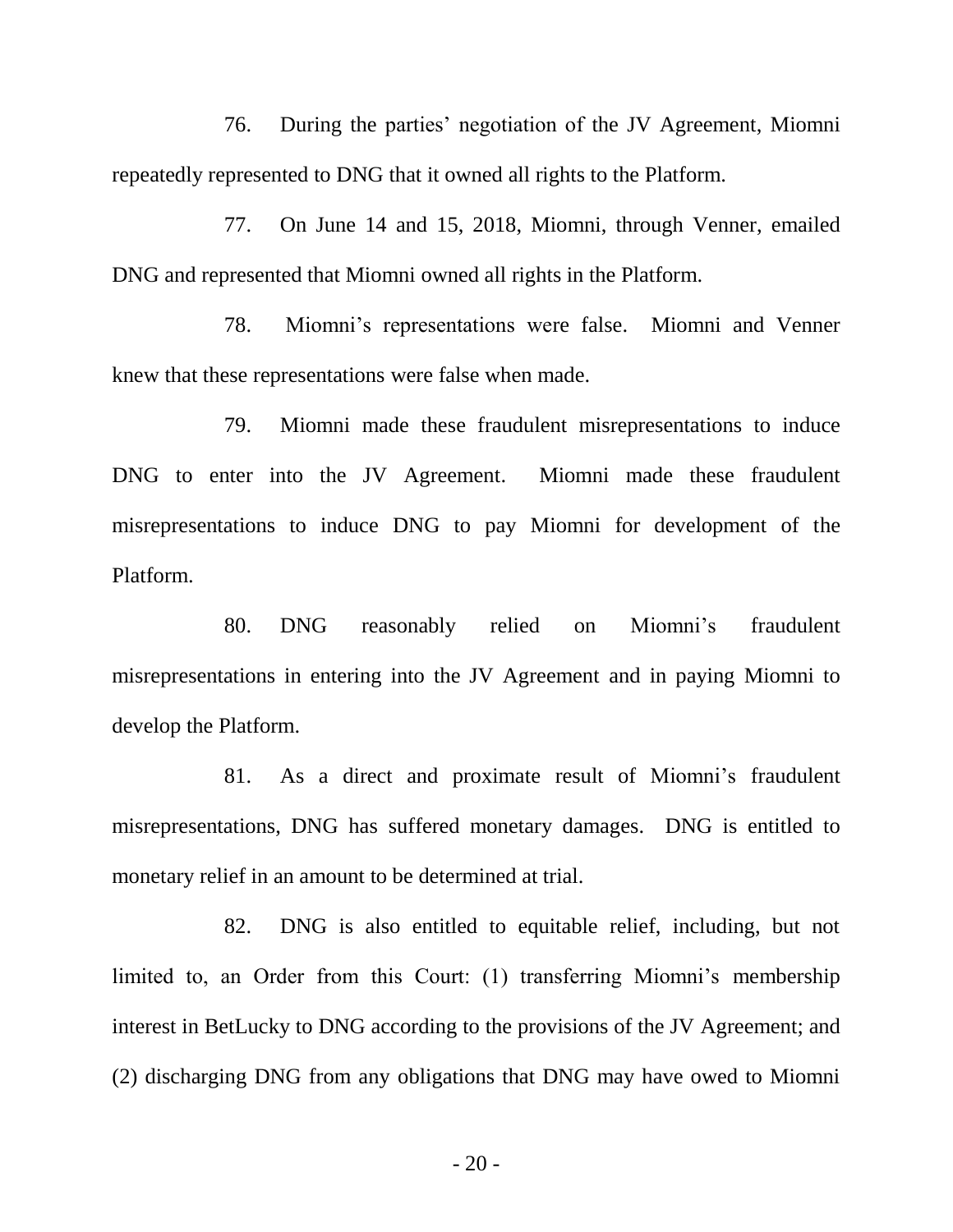under the JV Agreement.

## **FOURTH CAUSE OF ACTION (Fraud Against Venner)**

83. DNG repeats the allegations in paragraphs 1 through 82.

84. During the parties' negotiation of the JV Agreement, Venner repeatedly represented to DNG that Miomni owned all rights to the Platform.

85. On June 14 and 15, 2018, Venner emailed DNG and represented that Miomni owned all rights in the Platform.

86. Venner's representations were false. Venner knew that his representations were false when made.

87. Venner made these fraudulent misrepresentations to induce DNG to enter into the JV Agreement. Venner made these fraudulent misrepresentations to induce DNG to pay Miomni for development of the Platform.

88. DNG reasonably relied on Venner's fraudulent misrepresentations in entering into the JV Agreement and in paying Miomni to develop the Platform.

89. As a direct and proximate result of Venner's fraudulent misrepresentations, DNG has suffered monetary damages. DNG is entitled to monetary relief in an amount to be determined at trial.

90. DNG is also entitled to equitable relief, including, but not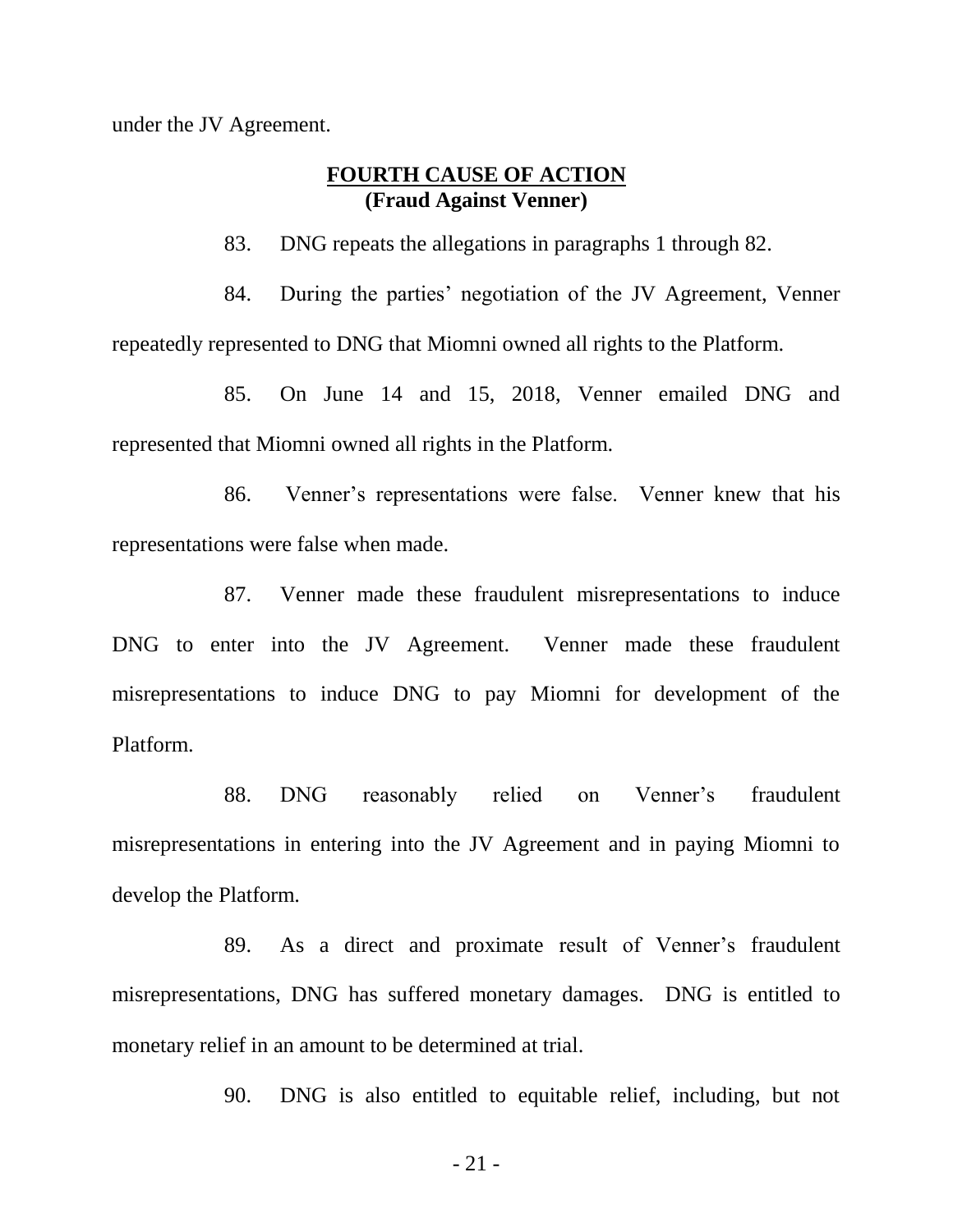limited to, an Order from this Court: (1) transferring Miomni's membership interest in BetLucky to DNG according to the provisions of the JV Agreement; and (2) discharging DNG from any obligations that it may have owed to Miomni under the JV Agreement.

WHEREFORE**,** DNG requests judgment against Miomni and Venner as follows:

(1) An Order from this Court transferring Miomni's membership interest in BetLucky to DNG according to the provisions of the JV Agreement, and discharging DNG from any obligations it may have owed to Miomni under the JV Agreement.

(2) A declaration from this Court that:

- a. Miomni has breached the JV Agreement;
- b. DNG is entitled to acquire Miomni's membership interest in BetLucky per the provisions of the JV Agreement; and
- c. DNG is discharged from any obligations that DNG may have owed to Miomni under the JV Agreement.
- (3) Damages in an amount to be determined at trial.
- (4) Interest on all amounts determined to be owing.
- (5) Such further relief as this Court deems proper.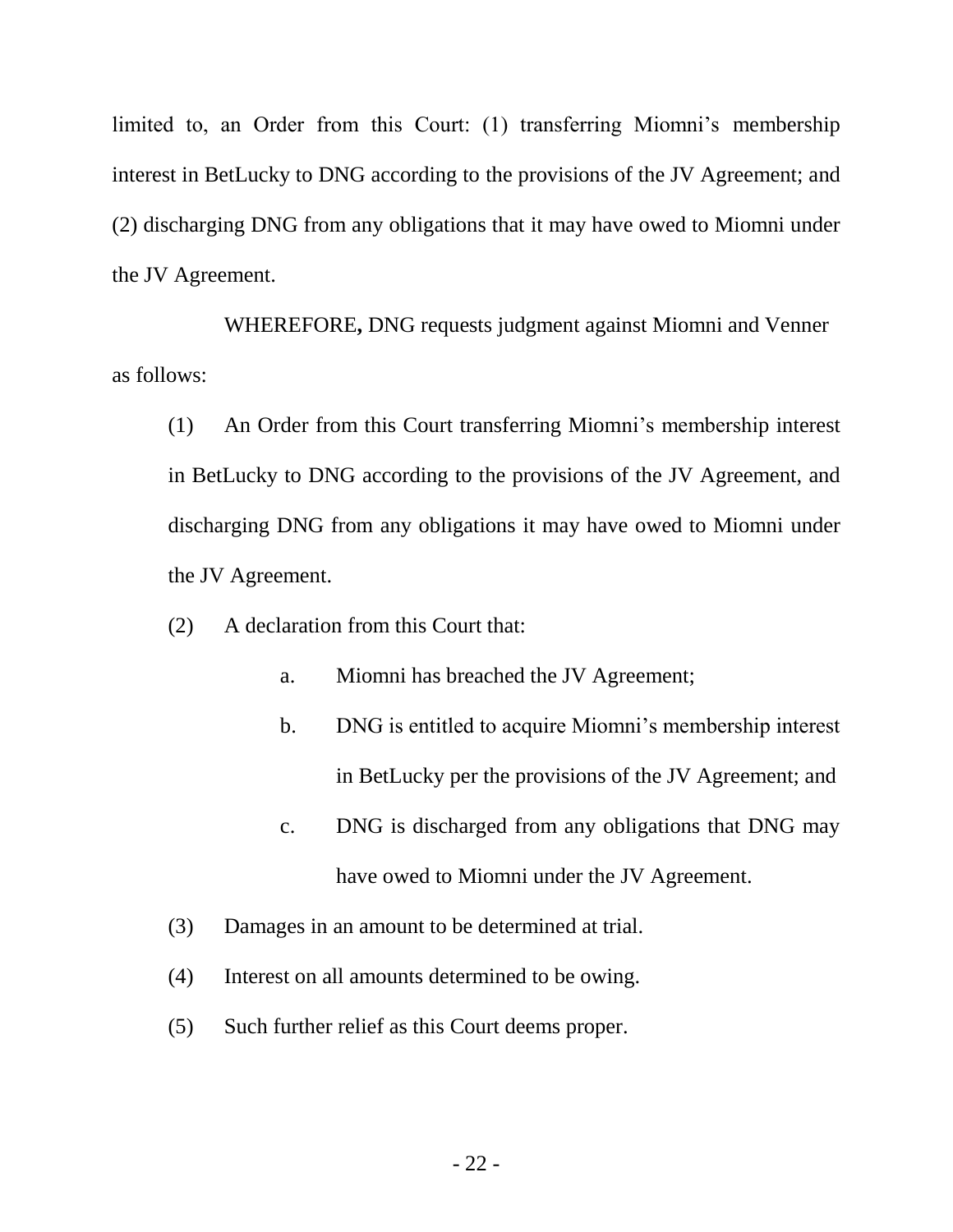Respectfully submitted,

### OF COUNSEL:

Robert J. Fluskey William A. Ciszewski HODGSON RUSS LLP The Guaranty Building 140 Pearl Street, Suite 100 Buffalo, NY 14202-4040 Telephone: (716) 856-4000 */s/ M. Duncan Grant* 

M. Duncan Grant (Del. Bar No. 2994) Joanna J. Cline (Del. Bar. No. 5873) Christopher B. Chuff (Del. Bar No. 5729) PEPPER HAMILTON LLP Hercules Plaza, Suite 5100 1313 Market Street, PO Box 1709 Wilmington, DE 19899-1709 Telephone: (302) 777-6500 *grantm@pepperlaw.com clinej@pepperlaw.com chuffc@pepperlaw.com*

Dated: April 18, 2019

*Attorneys for Plaintiff*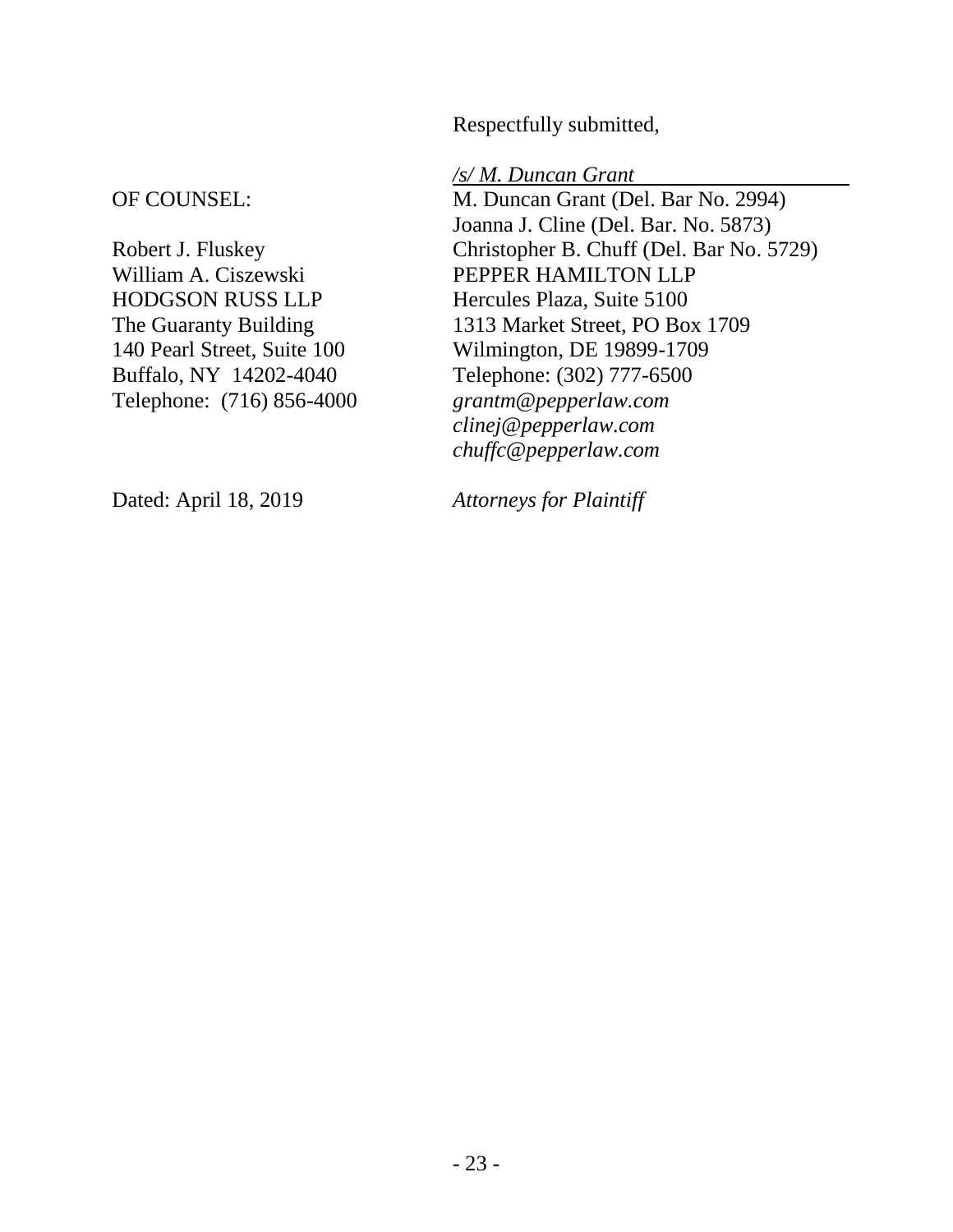#### IN THE COURT OF CHANCERY OF THE STATE OF DELAWARE

| MIOMNI GAMING LTD. and<br>MICHAEL P. VENNER, |  |  |
|----------------------------------------------|--|--|
| Defendants.                                  |  |  |

#### **VERIFICATION TO COMPLAINT**

I, E. Brian Hansberry, submit this sworn, notarized verification on behalf of Delaware North iGaming, Inc., and in so doing, hereby affirm that: (i) I am the President of Delaware North iGaming, Inc; (ii) I have read the Verified Complaint; (iii) insofar as the facts alleged in the Verified Complaint concern my acts and deeds, such facts are true; and (iv) insofar as the facts alleged in the Verified Complaint concern the acts and deeds of others, I believe them to be true.

[SIGNATURE PAGE FOLLOWS]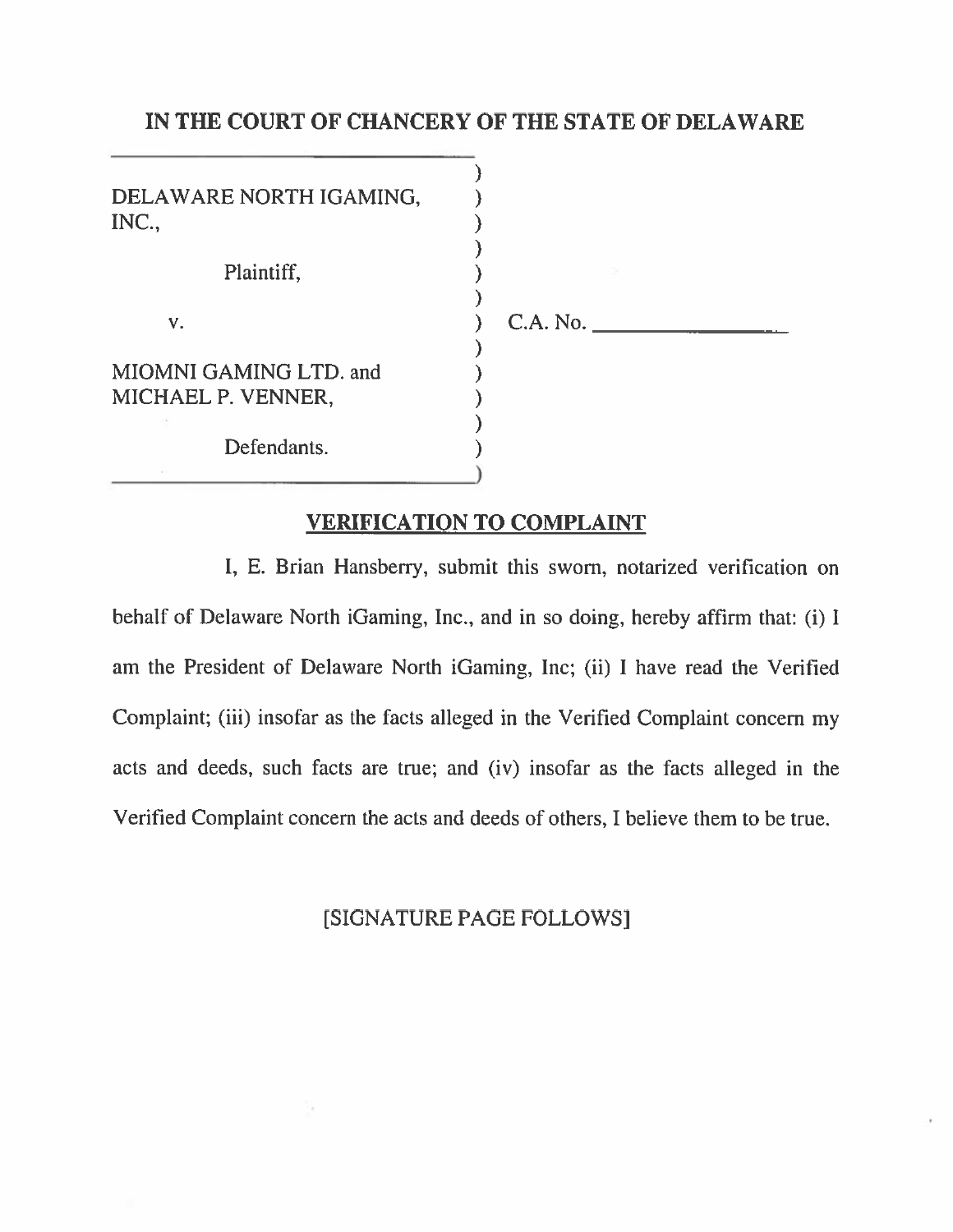Executed on April  $\sqrt{8}$ , 2019.

E. Brian Hansberry

SWORN TO AND SUBSCRIBED<br>before me this  $\angle \mathcal{B}^{th}$  day of April \_\_, 2019.

NOTARY PUBLIC

ANNETTE M. BALON<br>Notary Public, State of New York<br>Qualified in Erie County<br> $\frac{20}{3}$ <br>My Commission Expires 01/31/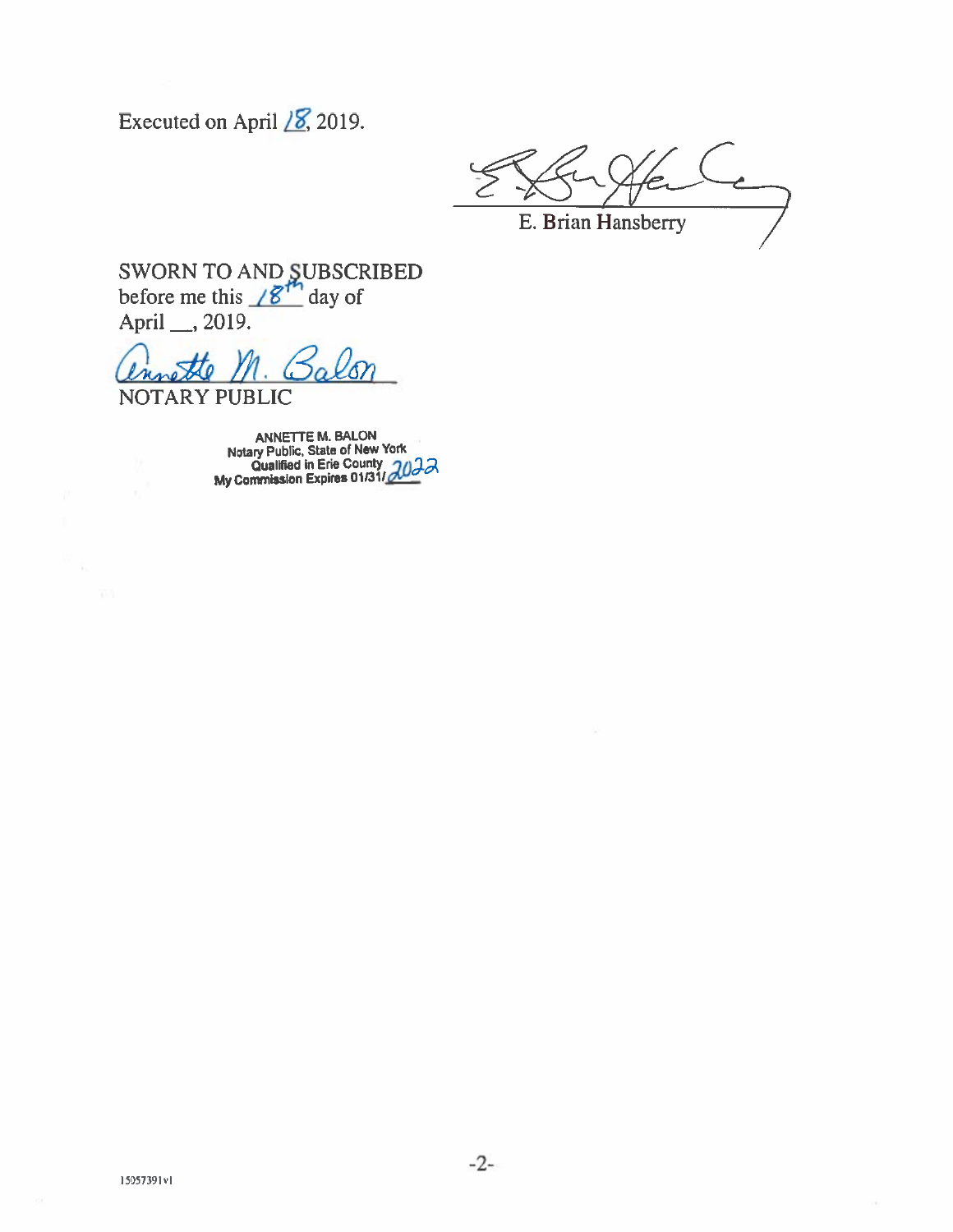#### SUPPLEMENTAL INFORMATION PURSUANT TO RULE 3(A) OF THE RULES OF THE COURT OF CHANCERY

The information contained herein is for the use by the Court for statistical and administrative purposes only. Nothing stated herein shall be deemed an admission by or binding upon any party.

1. Caption of Case: Delaware North iGaming, Inc. v. Miomni Gaming Ltd. and Michael P. Venner

2. Date Filed: April 18, 2019

3. Name and address of counsel for plaintiff(s):

M. Duncan Grant (#2994); Joanna J. Cline (#5873); Christopher B. Chuff (#5729), Pepper Hamilton LLP, Hercules Plaza, Suite 5100, 1313 N. Market Street, Wilmington, DE 19899; (302) 777-6500

4. Short statement and nature of claim asserted: This action arises out of Miomni Gaming Ltd.'s and Michael P. Venner's fraudulent inducement of a joint venture relationship with Delaware North iGaming, Inc. and Miomni Gaming Ltd.'s breach of the parties' limited liability company agreement.

This action seeks to remedy defendant's breaches of various provisions of a merger agreement.

| 5. Substantive field of law involved (check one): |                      |           |
|---------------------------------------------------|----------------------|-----------|
| Administrative law                                | Labor law            | Trusts, V |
| X Commercial law                                  | <b>Real Property</b> | Consent   |
| Constitutional law                                | 348 Deed Restriction | Partition |
| Corporation law                                   | Zoning               | Rapid Ar  |

\_\_\_\_Trade secrets/trade mark/or other intellectual property \_\_\_\_Other

usts, Wills and Estates nsent trust petitions pid Arbitration (Rules 96,97)

6. Related cases, including any Register of Wills matters (this requires copies of all documents in this matter to be filed with the Register of Wills):

N/A

7. Basis of court's jurisdiction (including the citation of any statute(s) conferring jurisdiction):

6 *Del. C.* §18-111; 10 *Del. C.* § 341.

8. If the complaint seeks preliminary equitable relief, state the specific preliminary relief sought.

N/A.

9. If the complaint seeks a TRO, summary proceedings, a Preliminary Injunction, or Expedited Proceedings, check here \_\_\_. (If #9 is checked, a Motion to Expedite must accompany the transaction.)

10. If the complaint is one that in the opinion of counsel should not be assigned to a Master in the first instance, check here and attach a statement of good cause. X

> */s/ M. Duncan Grant* (DE Bar #2994) Signature of Attorney of Record & Bar ID